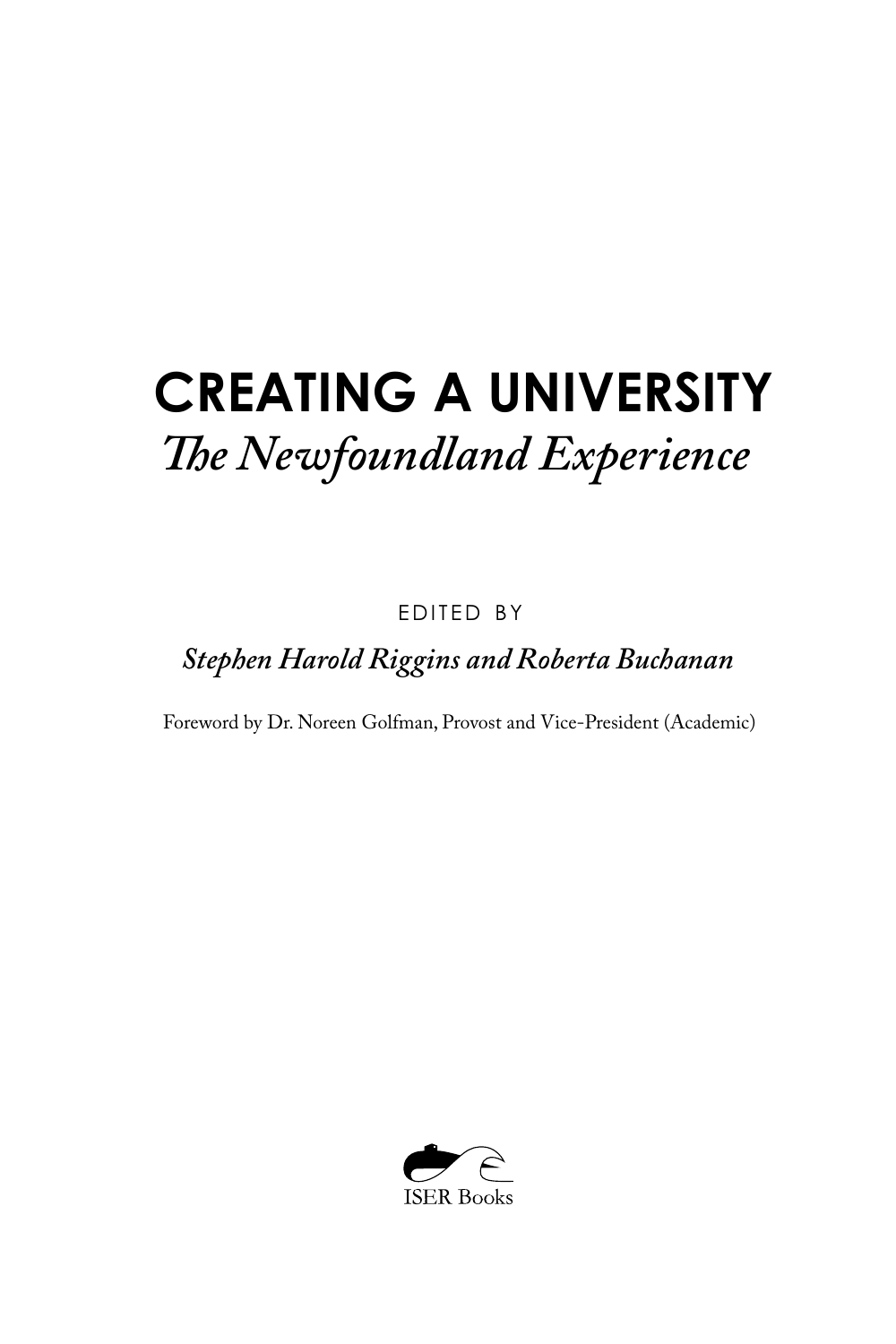Copyright of the collective work by ISER Books and Stephen Harold Riggins and Roberta Buchanan © 2019

Copyright of each individual chapter contained herein belongs to the respective author(s) of such work © 2019. All such works are reproduced herein with permission.

#### LIBRARY AND ARCHIVES CANADA CATALOGUING IN PUBLICATION

Title: Creating a university : the Newfoundland experience / edited by Stephen Harold Riggins and Roberta Buchanan ; foreword by Noreen Golfman, provost and vice-president (academic).

Names: Riggins, Stephen Harold, 1946- editor. | Buchanan, Roberta, editor.

Series: Social and economic papers ; no. 36.

Description: Series statement: Social and economic papers ; no.36 | Includes index.

Identifiers: Canadiana (print) 20190061669 | Canadiana (ebook) 2019006370X | ISBN 9781894725521 (softcover) | ISBN 9781894725583 (PDF)

Subjects: LCSH: Memorial University of Newfoundland—Faculty—Biography. | LCSH: Memorial University of Newfoundland—History. | LCSH: College teachers—Newfoundland and Labrador—Biography. | LCSH: Public universities and colleges—Newfoundland and Labrador—History. | LCSH: Education, Higher—Newfoundland and Labrador— History.

Classification: LCC LE3.N45 C74 2019 | DDC 378.718/1—dc23

Cover image: Students walk past the reviewing stand during the opening ceremonies for the new Memorial University of Newfoundland campus, 1961. (Photographer: Frank Kennedy, courtesy of Memorial University Libraries).

Cover design: Alison Carr Page design and typesetting: Alison Carr Copy editing: Richard Tallman

Published by ISER Books Institute of Social and Economic Research Memorial University of Newfoundland PO Box 4200 St. John's, NL A1C 5S7 www.hss.mun.ca/iserbooks/

Printed in Canada 25 24 23 22 21 20 19 1 2 3 4 5 6 7 8

Publication of this book is supported by grants from the Provost and Vice-President (Academic) of Memorial University, Dr. Noreen Golfman; by the Memorial University of Newfoundland Pensioners' Association; and by the Memorial University Publications Subvention Program.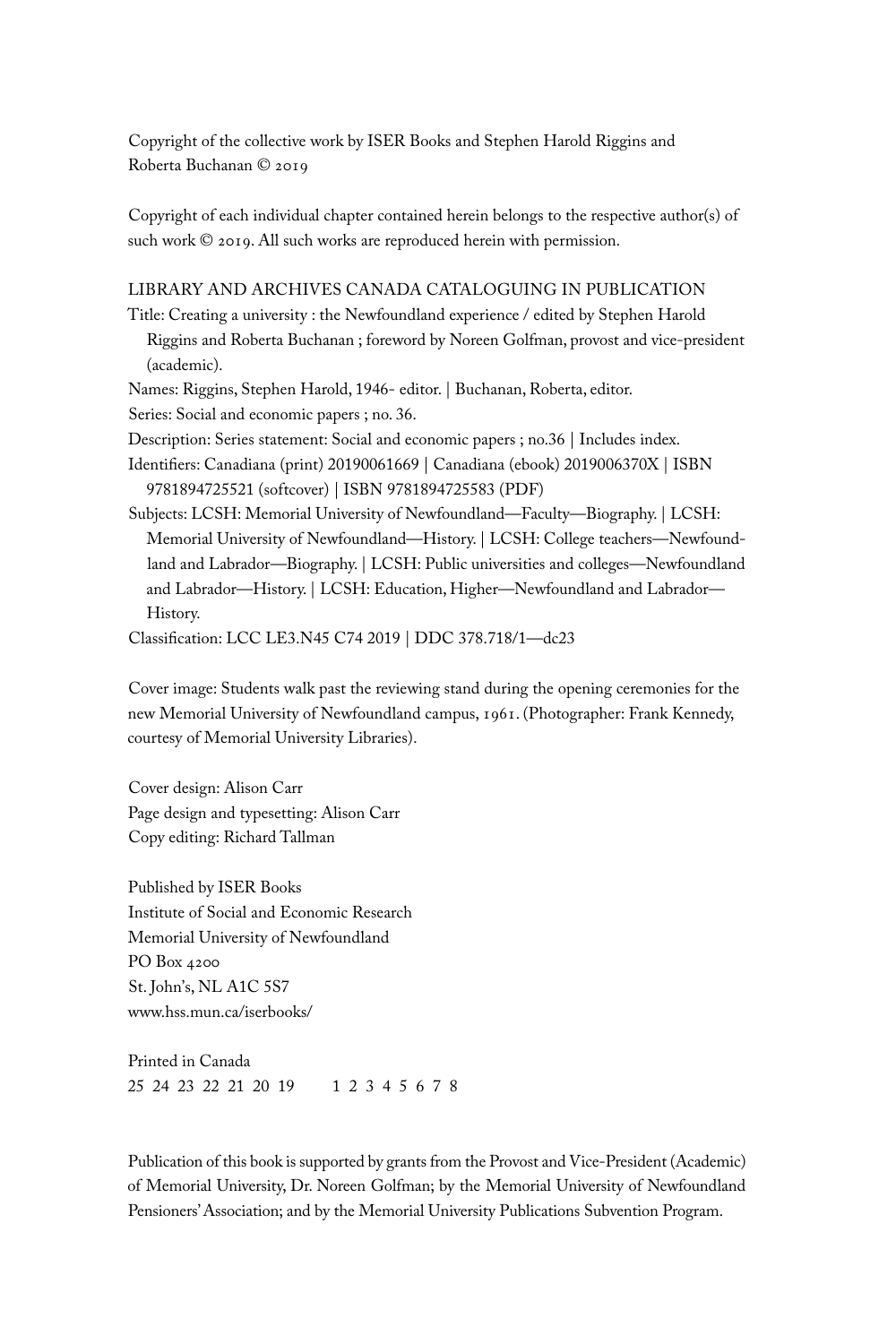## **CONTENTS**



|   |       | Foreword<br>$\overline{r}$                                |    |  |  |
|---|-------|-----------------------------------------------------------|----|--|--|
|   |       | Dr. Noreen Golfman, Provost and Vice-President (Academic) |    |  |  |
|   | I.    | Introduction: The "MUNographies" 7                        |    |  |  |
|   |       | Roberta Buchanan and Stephen Harold Riggins               |    |  |  |
| ı |       | <b>HISTORICAL BACKGROUND</b>                              |    |  |  |
|   | 2.    | Memorial University of Newfoundland                       |    |  |  |
|   |       | at St. John's, 1949–1990                                  | 2I |  |  |
|   |       | Melvin Baker                                              |    |  |  |
|   |       | 3. The Many Roles of Memorial University Extension        | 40 |  |  |
|   |       | Jeff A. Webb                                              |    |  |  |
| Ш |       | THE OLD PARADE STREET CAMPUS                              |    |  |  |
|   | 4.    | The Creation of the Memorial University                   |    |  |  |
|   |       | of Newfoundland                                           | 49 |  |  |
|   |       | David G. Pitt                                             |    |  |  |
|   | $5 -$ | Laying the Foundations: The Years Immediately             |    |  |  |

|    | 5. Laying the Foundations: The Years Immediately |     |
|----|--------------------------------------------------|-----|
|    | after Confederation                              | 75  |
|    | John Hewson                                      |     |
|    | 6. A New-Found Land: Experiences of a Faculty    |     |
|    | Wife in the 1950s                                | 88  |
|    | Elizabeth (Herrmann) Willmott                    |     |
| 7. | Philosophy, Music, and Public Broadcasting:      |     |
|    | My Life in Newfoundland                          | 97  |
|    | Norman J.P. Brown                                |     |
|    | 8. The English Department at Parade Street       | IO2 |
|    | Sandra (Drodge) Djwa                             |     |
| 9. | "Forth into the Deep": How I Became a            |     |
|    | Sociologist at Memorial University               | то6 |
|    | Ralph Matthews                                   |     |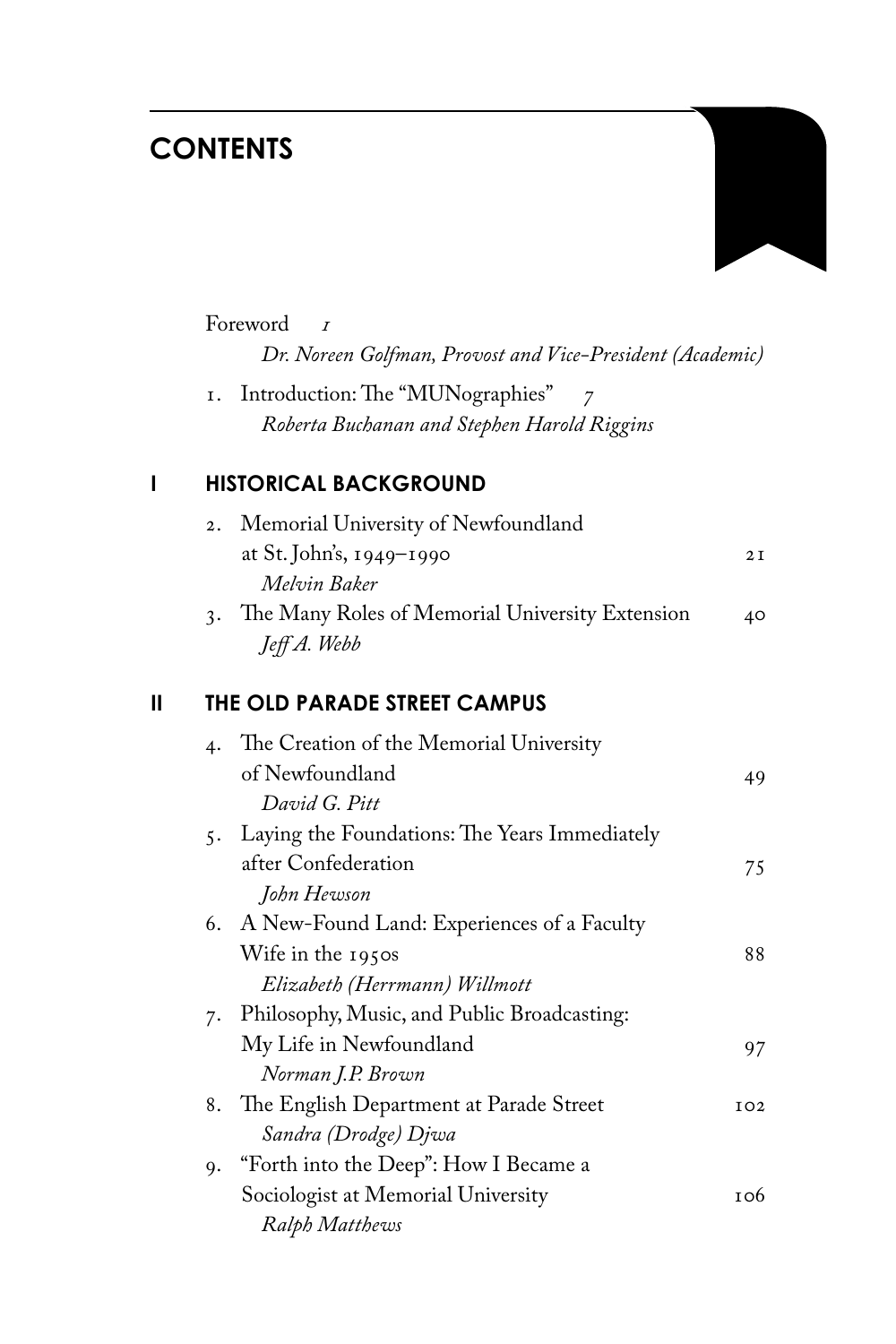| 10. First Steps Bound for the Smiling Land; |     |
|---------------------------------------------|-----|
| Planning the New Campus                     | II5 |
| Chung-Won Cho                               |     |

#### **III NEW DEVELOPMENTS**

| II. The Grand Opening of the Chemistry-Physics     |     |
|----------------------------------------------------|-----|
| Building, 1968                                     | 139 |
| Howard Clase                                       |     |
| 12. Folklore at Memorial, or How I Came            |     |
| to Newfoundland                                    | I4I |
| Neil V. Rosenberg                                  |     |
| 13. Philosophy Down to Earth at Memorial           | 157 |
| F.L. (Lin) Jackson                                 |     |
| 14. Sowing the Seeds of Memorial University        |     |
| <b>Botanical Garden</b>                            | 167 |
| Howard and Leila Clase                             |     |
| 15. Business @ Memorial: Reminiscences of Progress |     |
| and People                                         | 173 |
| Robert W. Sexty and James G. Barnes                |     |
| 16. The Division of Junior Studies                 | 179 |
| Michael Collins                                    |     |
| 17. Bill Pruitt and the Establishment of the       |     |
| Bonne Bay Marine Station                           | 185 |
| Don Steele                                         |     |
| 18. Fire, Floods, and Rumours of a Ghost:          |     |
| Recollections of a Librarian                       | 189 |
| Dorothy Milne                                      |     |
|                                                    |     |

#### **IV NEW ADVENTURES: ARRIVING**

| 19. Newfoundland's Pull                         | 20 I |
|-------------------------------------------------|------|
| Raoul Andersen                                  |      |
| 20. From Bowling Green to St. John's, and Early |      |
| Years in the Medical School                     | 2.18 |
| Sharon Buehler                                  |      |
| 21. The Biophysics of Excitable Tissue:         |      |
| Teaching in the Medical School                  | 2.28 |
| <b>Brian Payton</b>                             |      |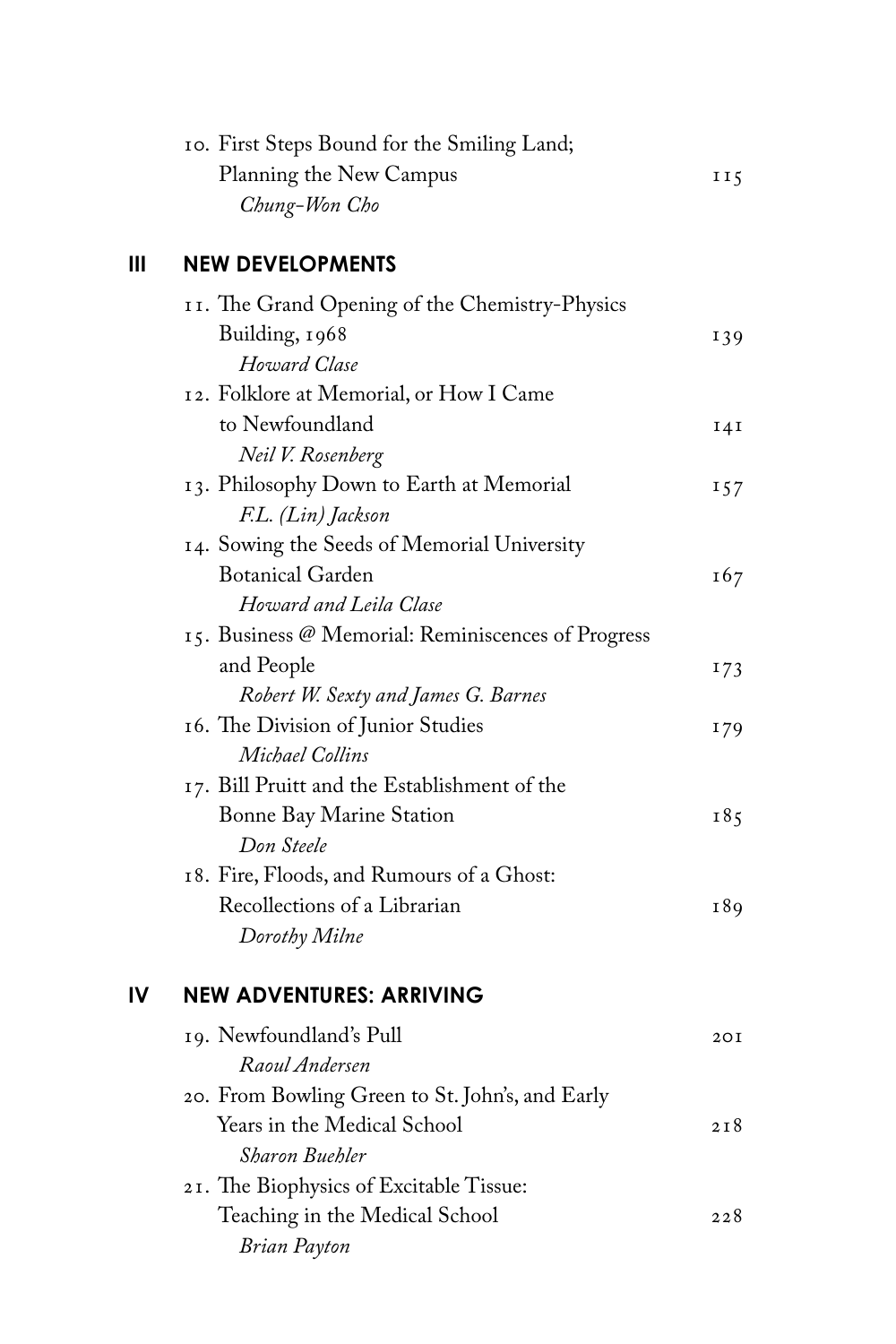| 22. My Introduction to the School of Nursing | 234 |
|----------------------------------------------|-----|
| Pearl Herbert                                |     |
| 23. Falling on My Feet                       | 240 |
| Tony Chadwick                                |     |
| 24. Come From Away at Memorial, 1964         | 249 |
| Roberta Buchanan                             |     |
| 25. On Being Head of the Math Department     | 258 |
| Bruce Shawyer                                |     |
| 26. Coming to Memorial: The Wife's Tale      | 264 |
| Jo Shawyer                                   |     |
| 27. The Edge of Experience: Coming to        |     |
| Newfoundland in the 1980s                    | 268 |
| Marilyn Porter                               |     |
| 28. Married Bachelor in the Department       |     |
| of Sociology                                 | 278 |
| Stephen Harold Riggins                       |     |
|                                              |     |

#### **V GROWING PAINS**

| 29. Faculty Women: The Struggle for Equality           | 293 |
|--------------------------------------------------------|-----|
| Roberta Buchanan                                       |     |
| 30. The 1972 Occupation of the Arts and Administration |     |
| Building: What Happened and Why                        | 3II |
| Steven B. Wolinetz.                                    |     |
| 31. My Fifty Years at Memorial University              | 319 |
| Joan Scott                                             |     |
| 32. Another Viking Invades Newfoundland:               |     |
| The Music School                                       | 333 |
| Kjellrun Hestekin                                      |     |
|                                                        |     |

 Suggested Reading about Memorial University and Education in Newfoundland *345* List of Contributors *347*

Index *352*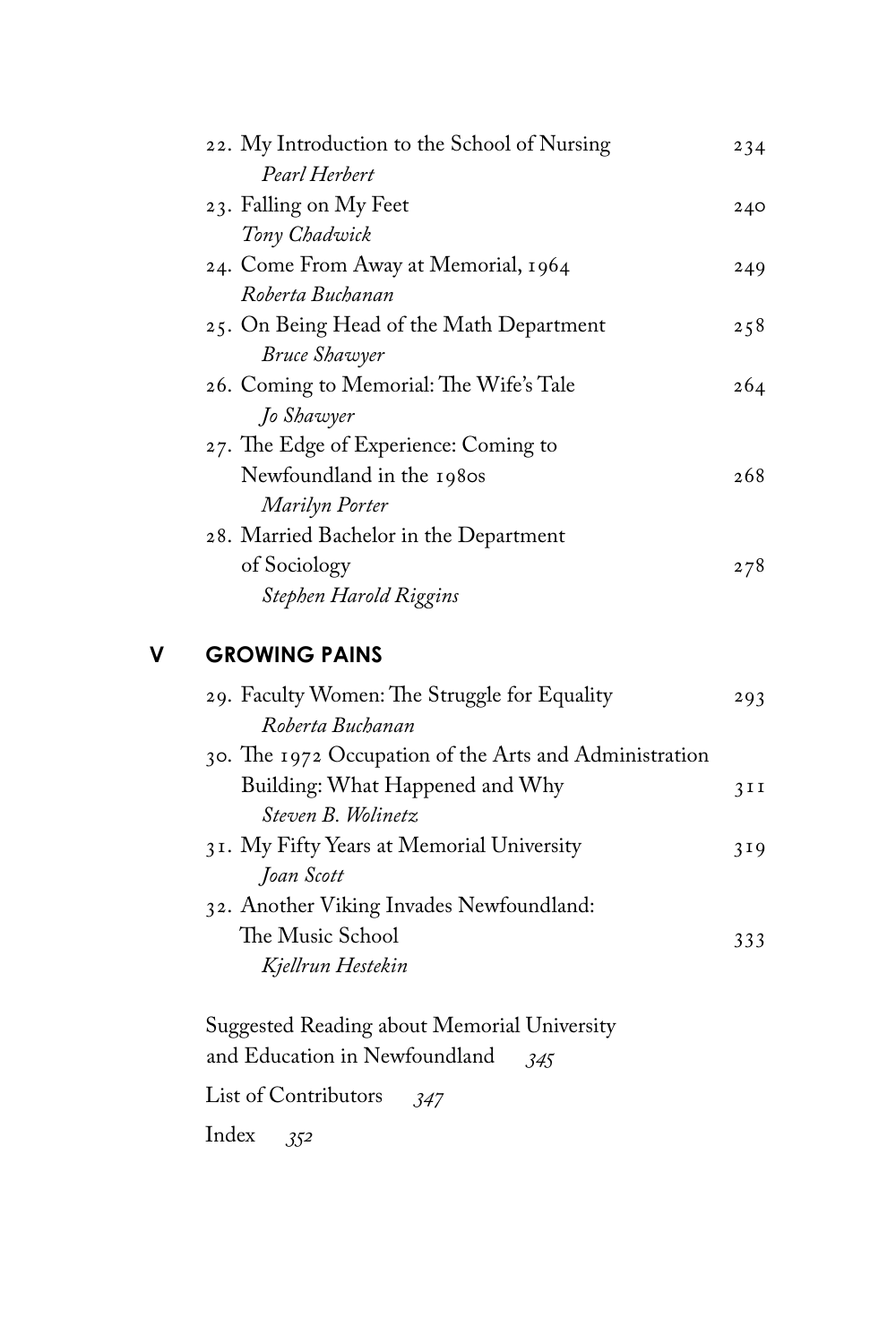

Aerial view of the campus in the early 1970s showing the temporary buildings. (Photo from *Celebrate Memorial: A Pictorial History of Memorial University of Newfoundland*, originals held at Memorial University Library Archives and Special Collections.)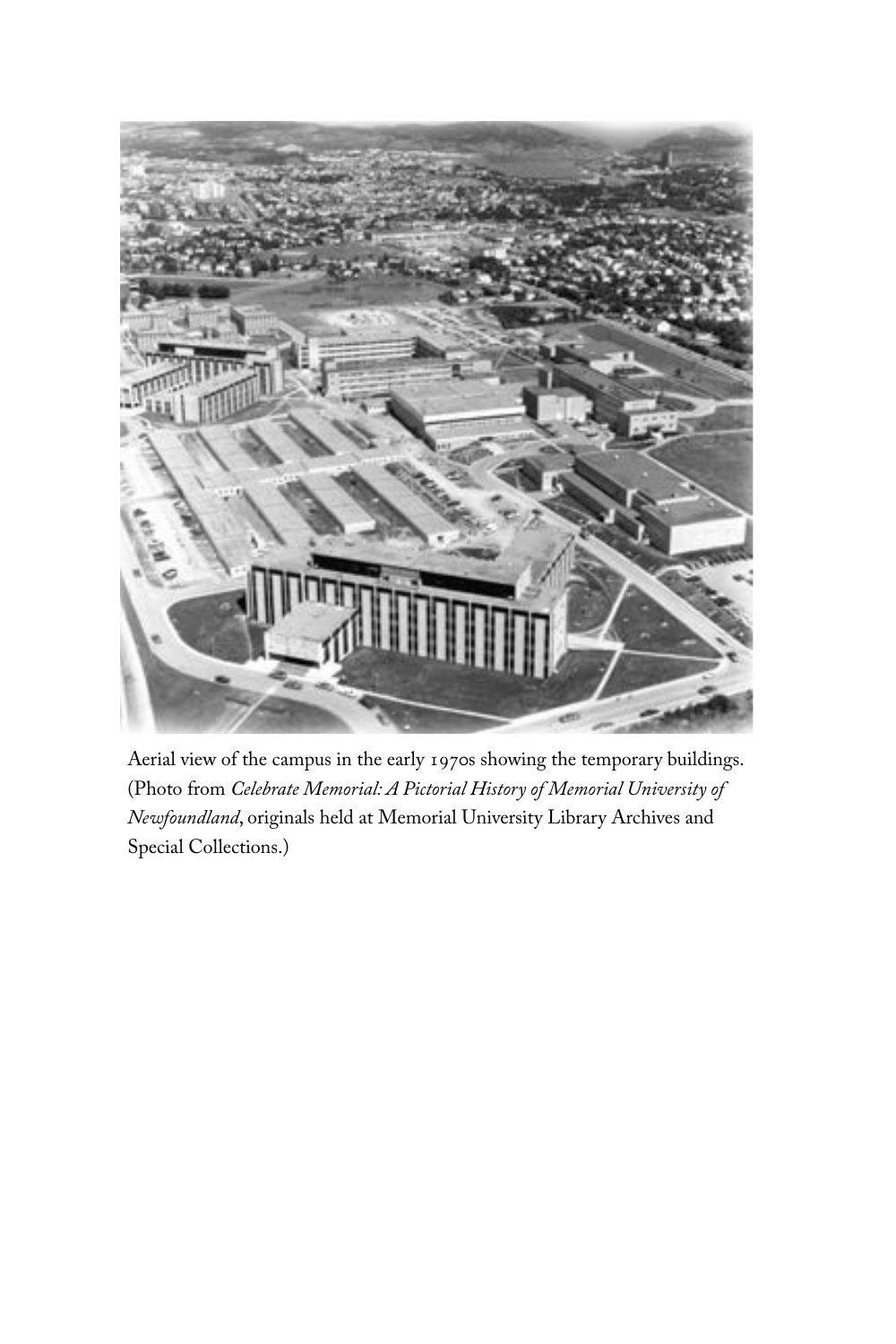### **Foreword**

#### *Dr. Noreen Golfman*

*Provost and Vice-President (Academic), Memorial University*

**M**y own experience of Memorial is both similar to and different<br>from many of the authors in this collection of essays. In 1984 I<br>was an Assistant Professor in a tenure-track position at the University from many of the authors in this collection of essays. In 1984 I was an Assistant Professor in a tenure-track position at the University of Maine in Orono when my then husband, Ronald Rompkey, was informed about an unusually large number of positions opening up in the Memorial University English Department to accommodate an expected surge in enrolment. Ron, who sadly passed away a couple of years ago, was born in St. John's, did his undergraduate degree in English at Memorial, and had accompanied me to Maine via Alberta without any immediate employment prospects. I was the one with the working visa. He was (merely) a spouse, albeit one with a University of London PhD, a hard-working scholar who did most of the research and a lot of the writing for his acclaimed biography of Sir Wilfred Grenfell when we lived in Orono. But by the time his former mentor and supervisor and head of the English Department, Dr. Patrick O'Flaherty, called to urge him to apply, Ron was pretty keen to respond. "I have a wife who is on a tenure-track here in Maine," Ron informed Pat. "Sure, that's fine, b'y," Pat replied, "tell her to apply, too." And so I did.

And so here I am, some 34 years later, writing the Foreword to this lovely collection of memories about the early decades of the Newfoundland experiment in post-secondary education. Ron would have loved to have contributed to this collection, I am sure, and I have thought about him on almost every page. Editors and authors Stephen Riggins and Roberta Buchanan have done a very fine job of herding some stray cats to produce a largely affectionate social history of Memorial's evolution from a twinkle in Premier Joey Smallwood's eye to a full-born institution, albeit one in a near-constant state of growth and change. Roughly, the period covered in this collection spans 1949 to the early 1990s, from the birth of the university through an Act of legislation to its emergence as a comprehensive institution with more bricks and mortar than even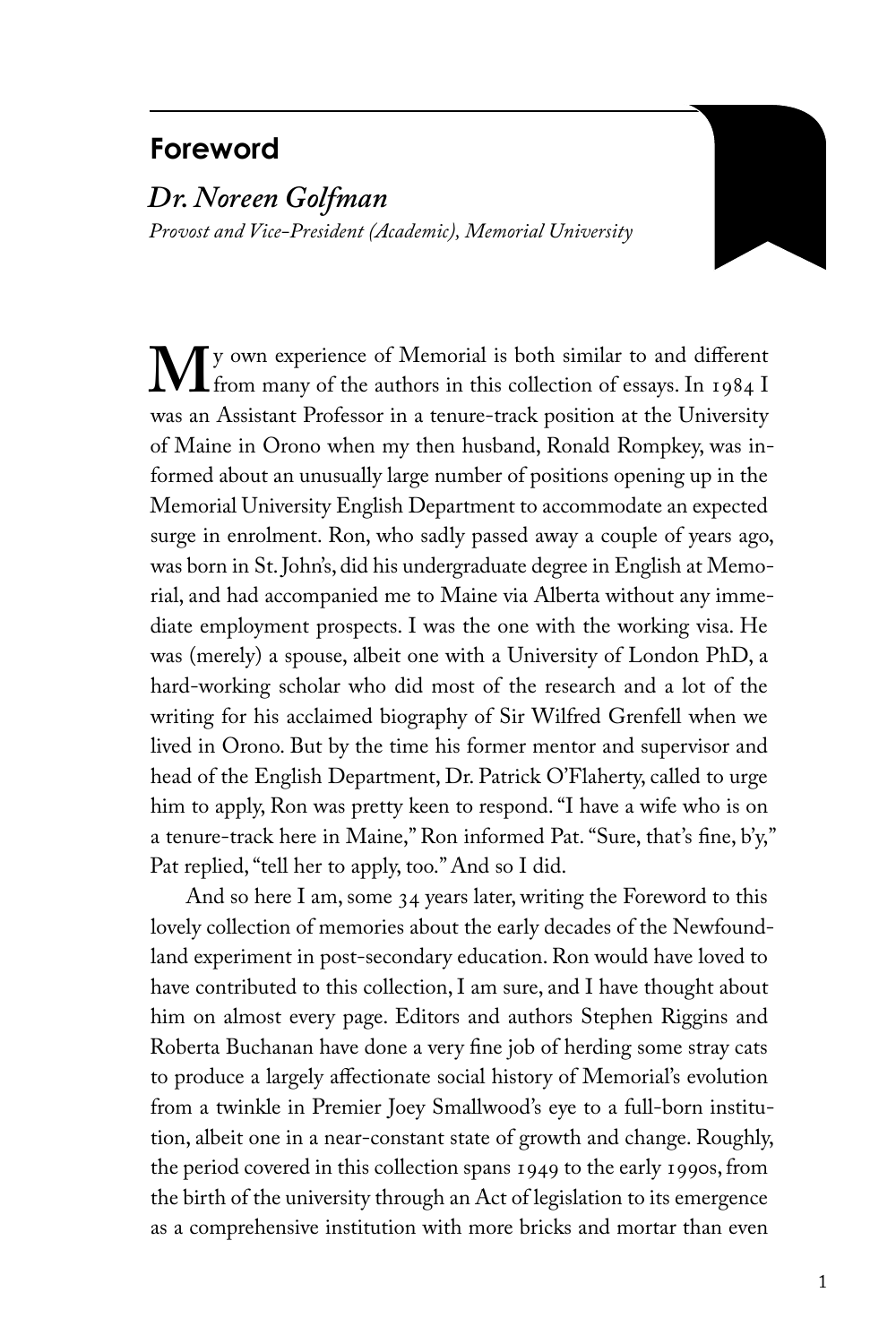Joey himself likely ever imagined.

The authors included in this volume — professors and partners of professors — were all part of the noble experiment of establishing a university in and for Newfoundland and Labrador. Some seemed to understand, however vaguely, that they were partaking of something new and exciting. Others were just grateful to have a job offer, even in a place they could neither pronounce nor recognize on a map. Almost all were from away — mostly from the United Kingdom and a few from the United States. All were young, open to new adventure, and grateful for professional employment. What emerges from their accounts all these years later is a shared set of themes having to do with the unknown: both the town of St. John's, especially for those from away, and the generally unscripted, unbaked idea of a university they would help to realize.

Encountering this new land and this fledgling project posed unique challenges. The essays collected in this volume are all deeply personal reflections. For those of us who have been acquainted with many of the authors in this collection it is comforting to hear their voices on these pages, and, in some cases, even to get to know them a bit better. In his candid memoir, new Physics hire Chung-Won Cho, conspicuously the only person around at the time of non-European origin, notes, "there were some faculty members whose views on the future of the institution were stiflingly parochial and provincial. . . . Nine years of being Canadians did not seem to heal the strong resentment by some citizens against Confederation with Canada." Sandra Djwa vividly remembers the English Department head, the Englishman E.R. Seary, as a "caricature of an absent-minded professor, wearing a mouldy and decrepit gown, much in need of repair." Elsewhere Neil V. Rosenberg reflects on the huge influence of renowned American scholar Herbert Halpert on his own career in the Folklore Department. Rosenberg recalls what has become a fond and time-honoured cliché in these parts — that is, Halpert telling his townie students who thought folklore only existed around the bay that "St. John's is the biggest outport." I especially enjoy the drollery of the Medical School's Brian Payton, who describes the application process in the late sixties, when the university started to expand with gusto: "I sent a letter expressing interest in 1968, and was interviewed in late May 1969," he observes. "I awoke to see snow falling outside my window." Having shown his wife some photos he had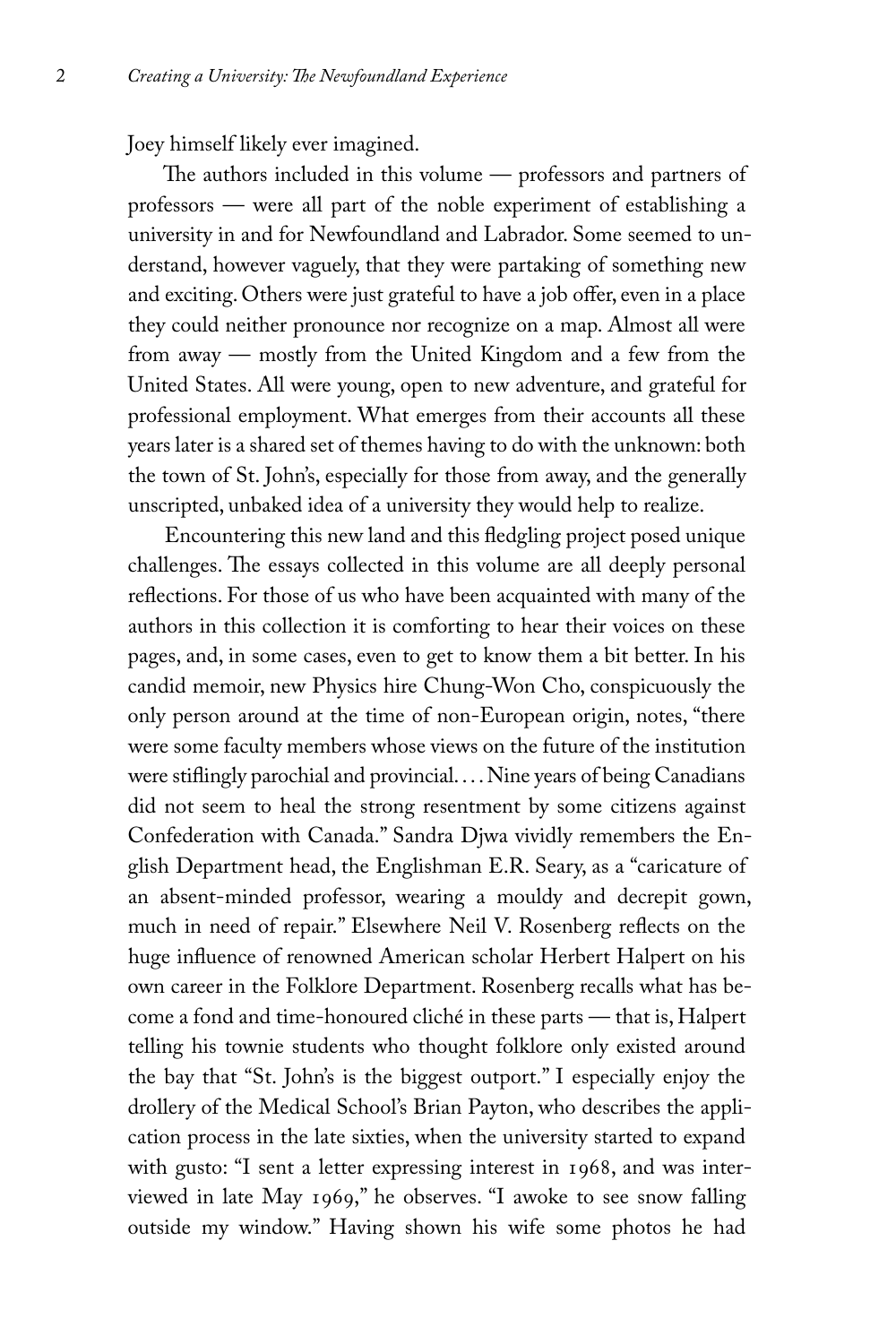snapped when he came for his interview, she wanted to know "why all the children were wearing parkas!" There is a lot of this sort of thing here, as is to be expected. Freshly hired outsiders from New York, the American Midwest, Scotland, and England well remember being surprised by the inhospitable weather, but also by the lack of infrastructure, unpaved roads, and far too modest accommodations. As French professor Tony Chadwick notes, "[w]hat little I knew of the province was restricted to the stamps I had collected as a child." Indeed, as a young stamp collector Chadwick was already well ahead of most of the newcomers who did not yet have a clue about their new-found-land.

Offsetting the strangeness, even the alienation, of such newness and unsettling weather was the opportunity to build something new, literally from the ground up. Many of these essays recall the excitement of setting a curriculum in place, of teaching for the first time, becoming a colleague, educating a whole new generation of Newfoundlanders who were hungry for knowledge and inspiration, watching buildings rise up from the rocky soil — creating something out of nothing. And not to be ignored is the recurring observance of the beauty of the landscape, the intense pleasure of berry-picking or of walking by the sea, so close and so cold. For almost all of these newcomers St. John's was, as it remains for us all, maddeningly paradoxical, at once annoying and gorgeously irresistible. For most, it quickly became home.

*Creating a University* is a labour of love, to be sure. Reading it, anyone already familiar with even a little of the history of Memorial or with favourite stories passed around at dinner parties through the years will likely bathe in a great warm wash of nostalgia. Anyone unfamiliar with any of the above should nonetheless delight in the drawing of a vivid portrait of early university life. The Memorial University enacted by a famously uncompromising Premier emerges here as a character in its own right, an awkward, hopeful personality with raw, innocent charm and much potential. It is easy to say that Memorial has come a long way since those early days in the twentieth century. True, one or two of those paper-thin "temporary" buildings described in these pages still dot the campus like menacing reminders of our ongoing infrastructure challenges. But Memorial now occupies an expansive piece of property in the centre of the city, straddles a busy, divided highway, and is, at the time of this writing, witnessing the construction of a massive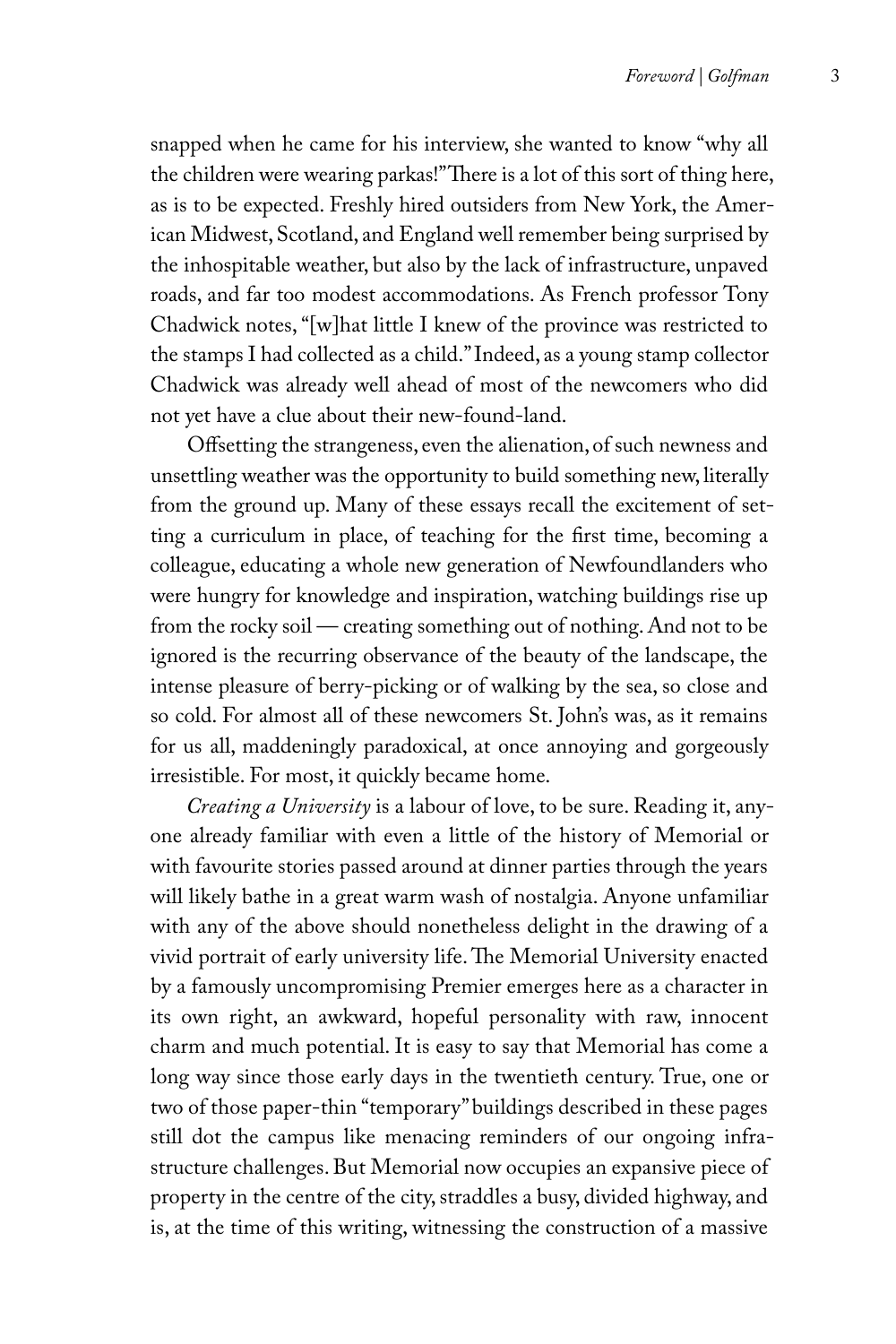state-of-the-art Core Sciences Facility that will change, well, just about everything.

Nostalgic reminiscences can lead to melancholy, and I would be remiss if I did not acknowledge a bittersweet pleasure in reading through the essays in this collection. That is the inevitable effect of comparing then and now. Although in their introductory essay Riggins and Buchanan describe the Memorial of 1990 as a "multiversity," a term made famous by former University of California at Berkeley President Clark Kerr to describe a large, modern, complex, and multi-faceted institution, it is not even close to the sprawling, research-intensive university of 2018. As I said at the outset, I came to Memorial in 1984. For more than three decades I have been witness and party to its evolution. Much of that growth and change has been necessary and fruitful. I firmly believe this university is one of the absolutely best things Joey Smallwood ever did and the province should be consistently proud of the contributions its graduates have made to the social and economic well-being of its people and beyond. But among other attributes, what goes missing in the multiversity of the twenty-first century is that strong sense of community captured in the essays here. When Memorial was still raw and open to its own experimentation, people were more intimate with each other, consciously committed to building an intellectual project for the future. It is not that the times were perfect, but they were certainly not preoccupied with the deadening instrumentality of modern institutional life. They were idealistic and expectant, growing something of which they would be proud. I can hear that pride between many of the lines in these essays. It is heartening.

There isn't an essay in this collection from which I have not learned something either about the university's origins or the person recollecting them or both. But I would be remiss if I did not point the reader to the piece that arguably inspired the title of this collection, a masterfully written slice of autobiography, social history, and witty reportage. "The Creation of the Memorial University of Newfoundland" by David G. Pitt is a brilliant, often hilarious account of the author's fateful return to the province from which he had cheerfully exiled himself. There was no resisting the last living Father of Confederation, however, and before he could even think of refusing Joey's direct offer, Pitt was leaving the University of Toronto to help set up the English Department at Memorial.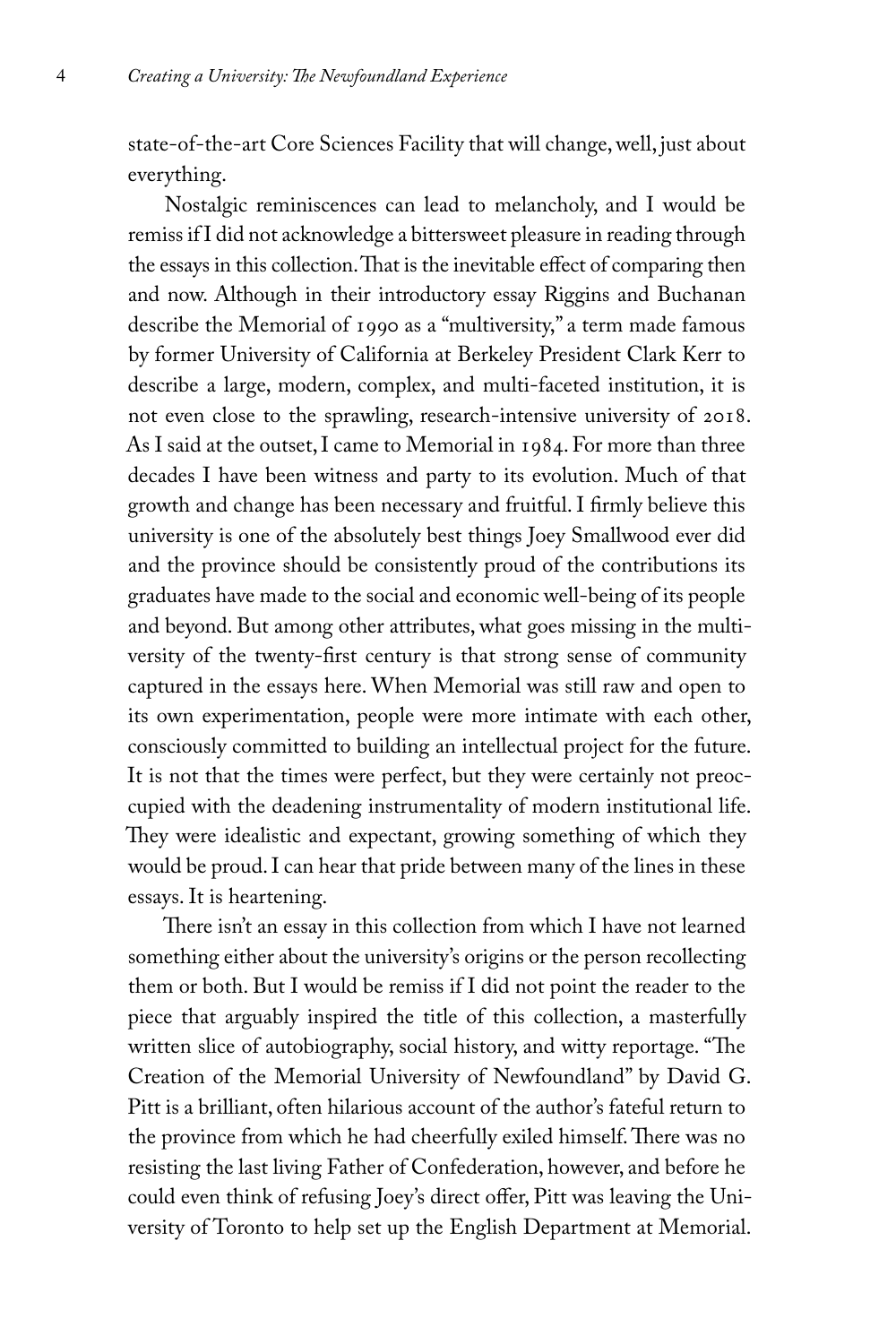The rest is history, of course, but what an informative, humorous account of that experience this is. Professor Pitt passed away only a little while ago, but it is so especially gratifying to know he composed his essay in time to be included in this collection, obviously keeping his wry sense of humour intact to the end. Pitt lived it all. The early founders who had hired him, such as Presidents "Bertie" Hatcher, A.C. Hunter, and Moses Morgan, were the patriarchal titans of the day. They ran the original Memorial College on Parade Street and set the tone for the foreseeable future. Pitt, who was almost overwhelmed with the challenge thrust upon him at the time, paints these men large and colourfully. One can hear echoes of Jane Austen in the prose, Dr. Johnson, too. Pitt was shrewdly disciplined to have kept detailed diaries of his experience. We are all well rewarded for such diligence. "The Creation of the Memorial University of Newfoundland" is an utterly delicious read of a time we shall not see again.

I am grateful to the editors for managing to achieve this wonderful collection in the first place, and for giving me the opportunity to reflect on the essays that follow. I applaud their persistence: editing a volume of essays is often a tedious task. But I also recognize they share the same fondness for the Newfoundland experiment that was and remains Memorial University.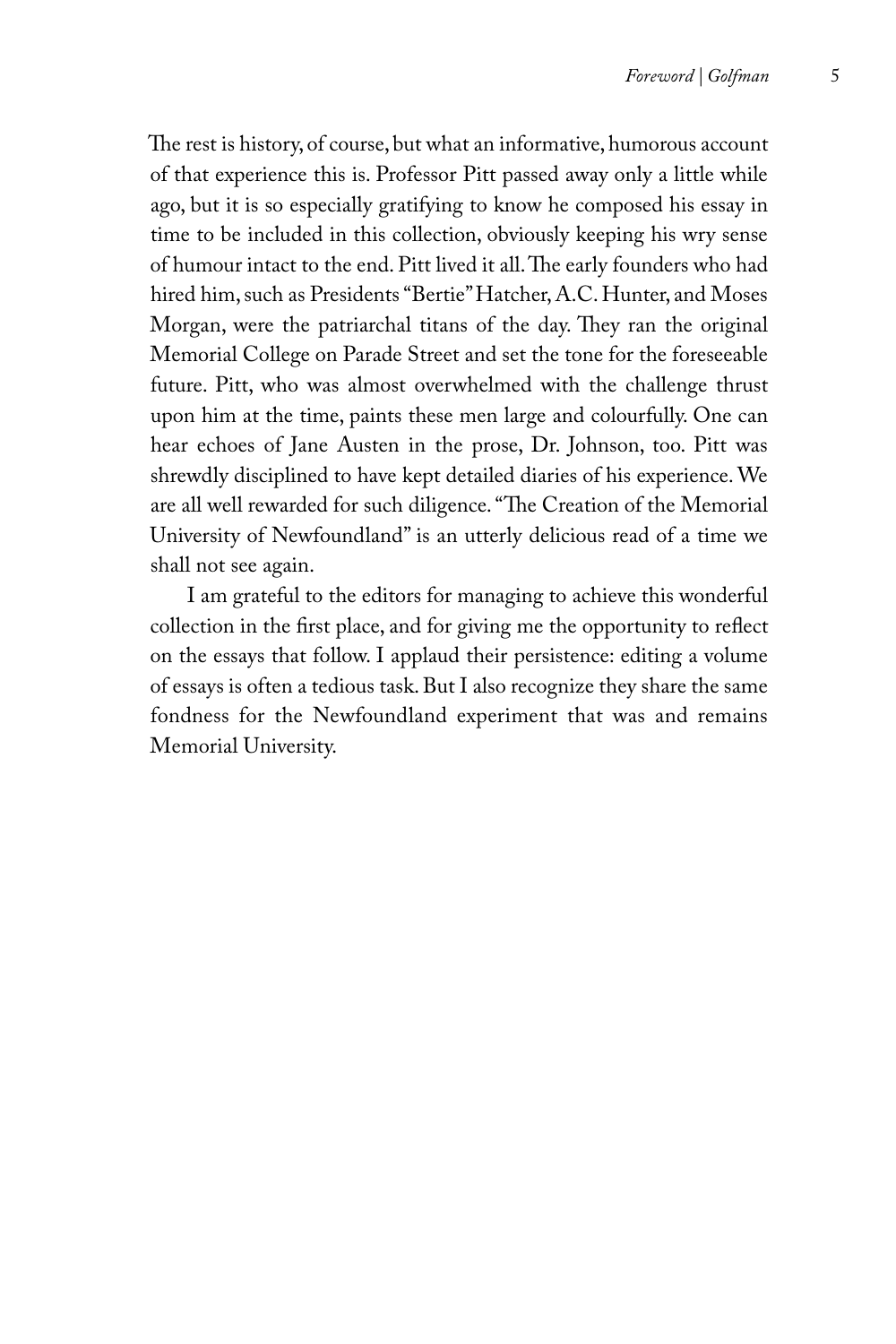

Students on parade at the opening of the new campus. (Photo from *Celebrate Memorial: A Pictorial History of Memorial University of Newfoundland*, originals held at Memorial University Library Archives and Special Collections.)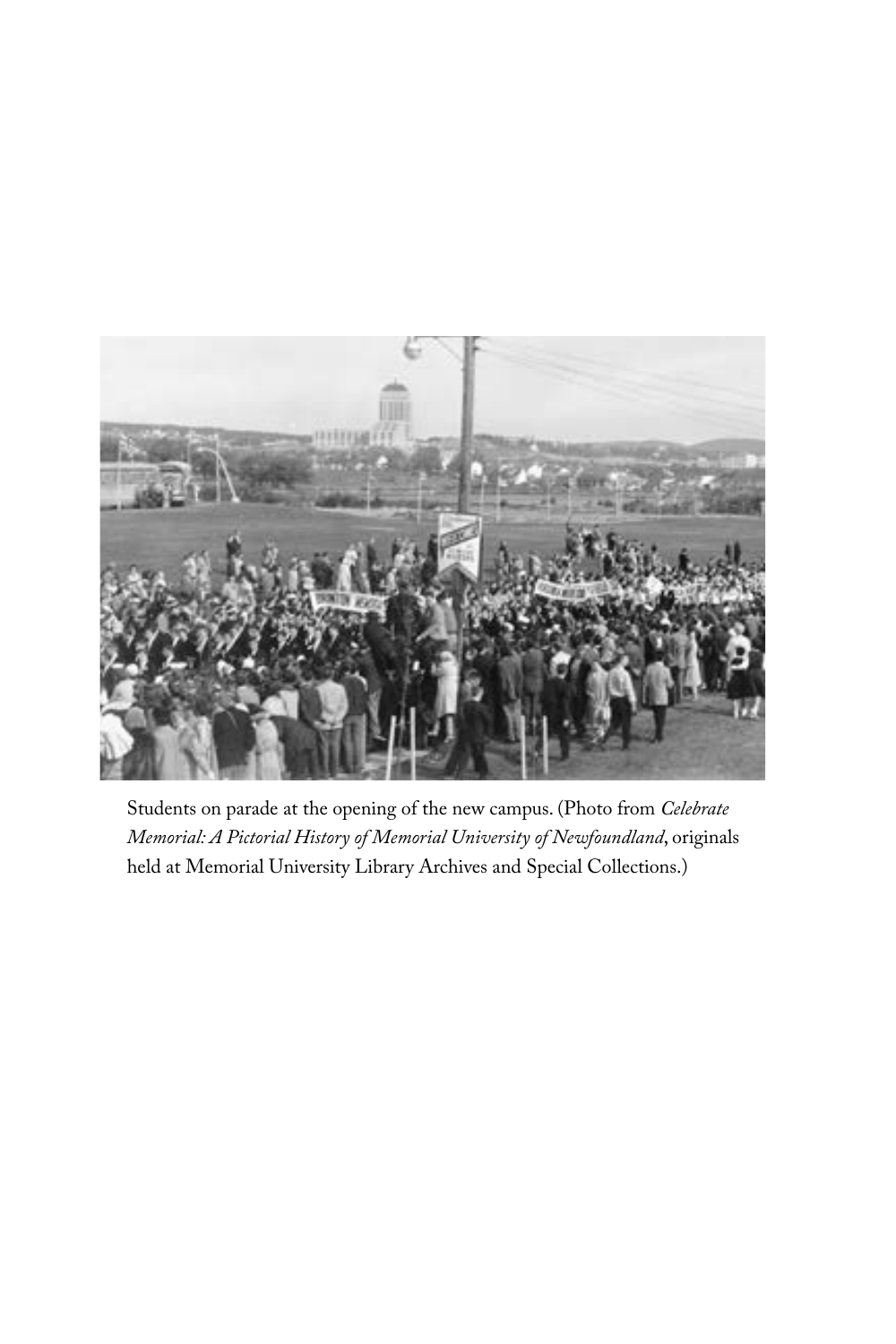## **Introduction: The "MUNographies"** *Roberta Buchanan and Stephen Harold Riggins*

This is the "Age of the Autobiography." According to literary scholar<br>Roger J. Porter, "we have made self-revelation endemic to our cul-<br>ture "<sup>1</sup> I ife writings of all kinds pour from the press or are posted on Roger J. Porter, "we have made self-revelation endemic to our culture."1 Life writings of all kinds pour from the press or are posted on social networks. Memoirs often dominate the bestseller list. There are celebrity memoirs and nobody memoirs; misery memoirs of substance abuse, alcoholism, child abuse; autoethnographies; autopathographies — memoirs about illnesses such as AIDS or cancer; slave narratives and captivity narratives and conversion narratives; "frautobiographies" about invented selves and lives; and, if you get tired of reading words, there are graphic memoirs in pictures. If any reader should become bewildered by this proliferation of life writing, there are an *Encyclopedia of Life Writing* edited by Margaretta Jolly, *Memoir: An Introduction* by G. Thomas Couser, and *Memoir: A History* by Ben Yagoda, as well as scholarly periodicals: *a/b: Auto/Biography Studies* and *Life Writing*. It was only to be expected that academics should jump on the memoir bandwagon.

New subgenres of life writing keep appearing. G. Thomas Couser, who wrote a memoir about his father, invented the term *patriographies*  to distinguish "writing the father" as a genre worthy of study.2 Perhaps we could coin the term *MUNographies*, memoir writing about Memorial University of Newfoundland, to describe the present book. It started with a little group of pensioners who formed the Memorial University Pensioners' Association Memoir Group, back in 2003. The idea for the group came from Raoul Andersen, anthropology; Don Steele, biology; and Bill Marshall, medicine.

Roberta Buchanan was interested in the Memoir Group because she had started writing her autobiography some time ago and then it languished in her files. Now that she was retired, perhaps she could finish it at last, she thought. Roberta was always fascinated by autobiographies and diaries. She had taught a course on Writing Our Lives for Memorial University Extension, and also conducted many journal-writing workshops for various different groups — feminists, writers, artists,

**1**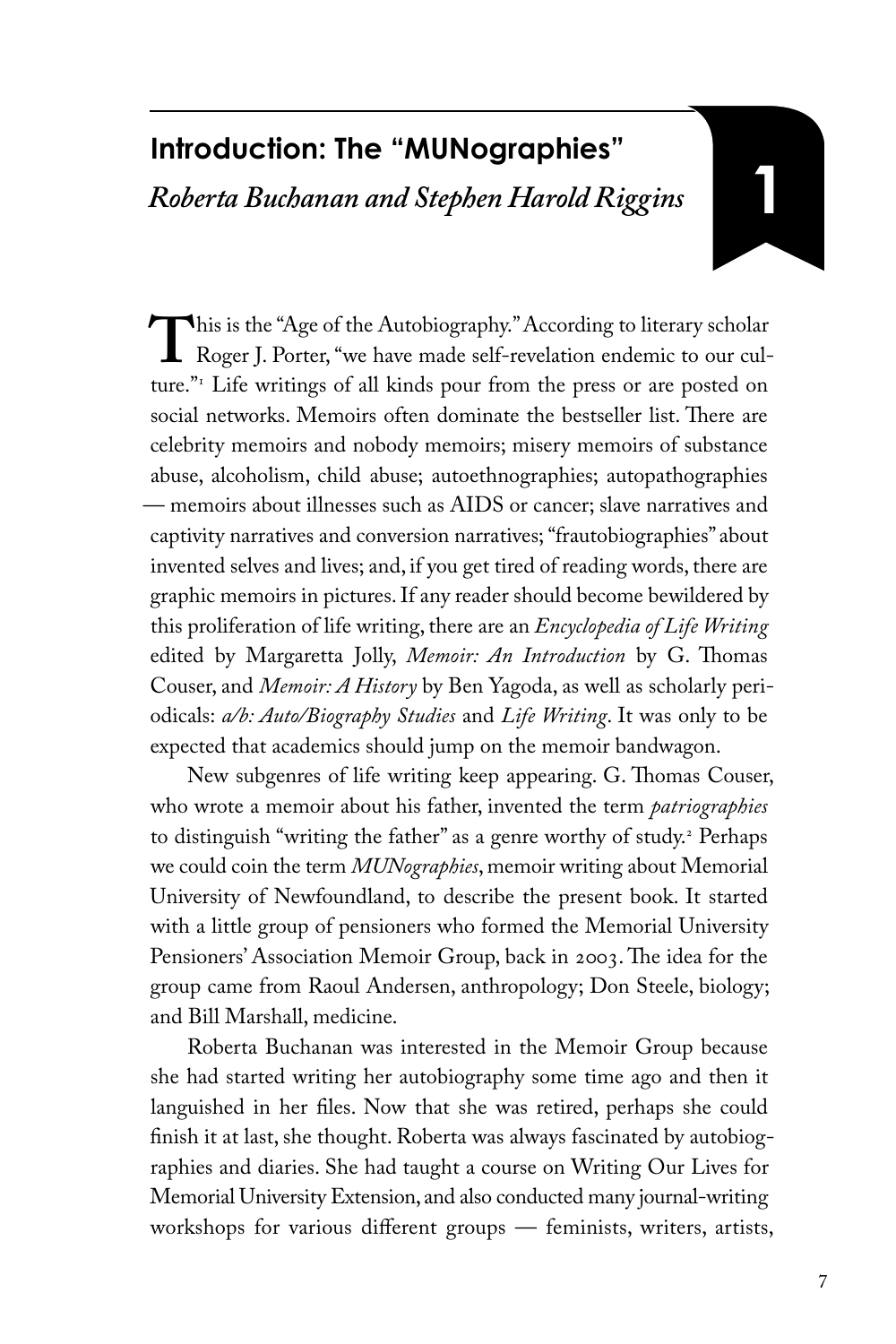poets, gays; and also taught a graduate course in autobiography in the English Department. She wrote an article on "Journal Writing for Writers" for the Writers' Alliance of Newfoundland and Labrador's *Resources for Writers.*<sup>3</sup> She has been the key organizational leader of the Memoir Group since its inception. She assumed it would be like a writers' workshop, where we would polish our writing efforts — but she was soon disabused of that notion. Her fellow members had spent a lifetime teaching and marking students' efforts, and now that they were retired they wanted to enjoy themselves and have a good time! They looked upon the group as an enjoyable social occasion. Two of our members stated they were not at all interested in writing about themselves. Howard Clase wanted to write about his family, and the family of his Finnish wife, Leila, so that his grandchildren would have some knowledge of their roots. Ingeborg Marshall wanted to translate the diary of her German mother, also for her family. Bill Marshall and Brian Payton produced family diaries they wanted to transcribe: Bill had two diaries, one by his father in World War I; and the other a travel journal of his mother who took a trip around the world when she was a young woman. Brian had the post-World War II diary of Christa, his German wife.

We met once a month at lunch time, in the sociable Faculty and Staff Club. The atmosphere was relaxed. Each member of the group read some short piece of writing while the others listened, munching on their sandwiches. As it happened we were all non-Newfoundlanders, so we decided to start by writing about how we came to be at Memorial, which was also a good way of getting to know each other. Then we wrote about other experiences. Some were fixated on a particular period of life: Bill Allderdice wrote about ranching in Montana, and usually brought one of his paintings as an illustration. Raoul Andersen described growing up in a working-class area of Chicago. Bill Marshall wrote about his schoolteachers. Don Steele wrote about his boyhood in Ontario. The interdisciplinary nature of the group made it interesting. Bill Marshall, Brian Payton, and Sharon Buehler were from the Medical School; Howard Clase was a chemist; Chung-Won Cho a physicist; Raoul Andersen an anthropologist; Don Steele a biologist. Ingeborg Marshall was the distinguished historian of the Beothuks. Bill Allderdice was a geographer. Later we were joined by Jo Shawyer, also from Geography; Dorothy Milne, a librarian; Joan Scott, Biology/Women's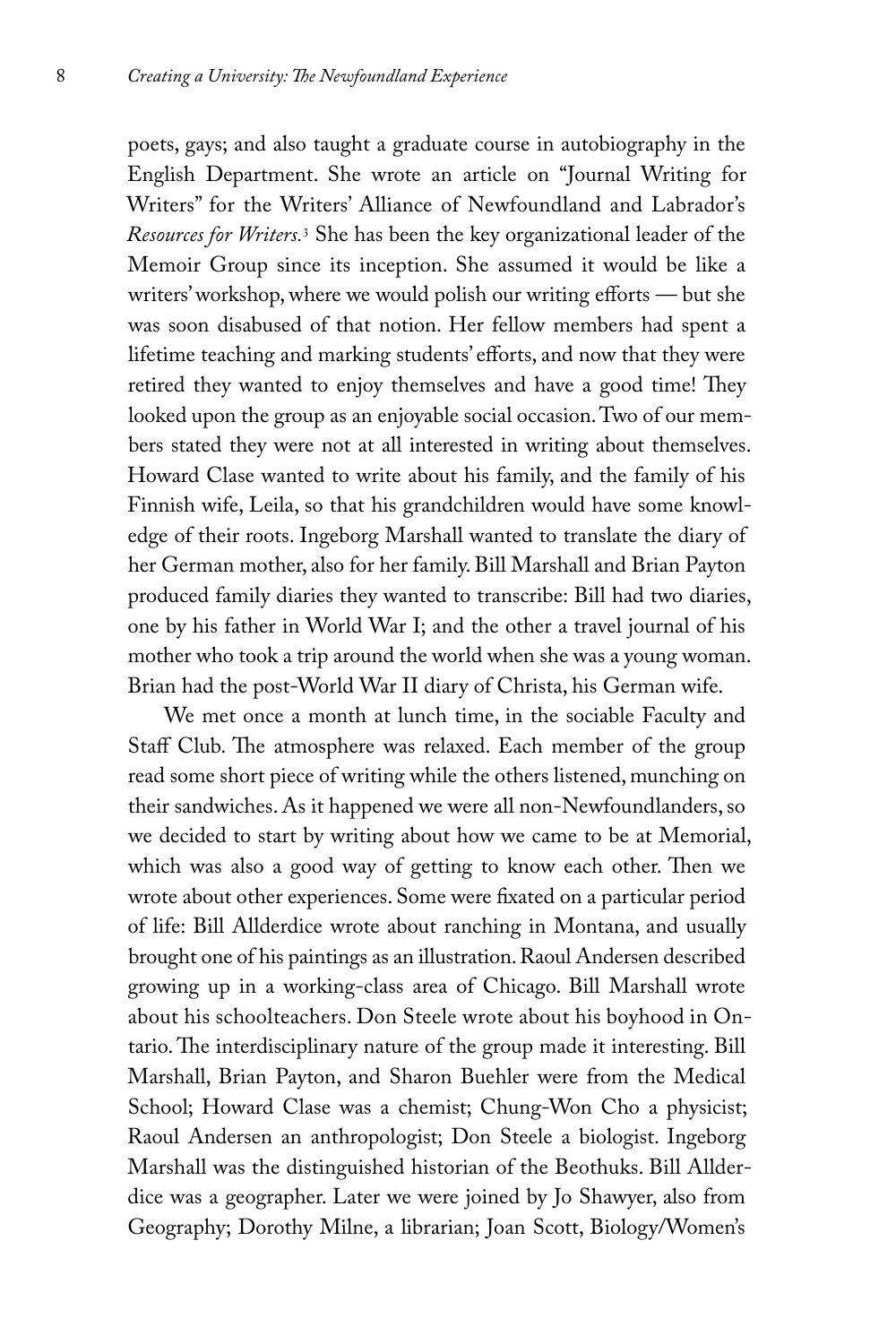Studies; Kjellrun Hestekin, School of Music; and Tony Chadwick, French. These were the regulars, but others joined from time to time.

The memoirs were so interesting and entertaining that the idea of collecting them into a little book was proposed. But it was not until Stephen Riggins joined the group in 2010 — he was then not retired but was writing a history of the Sociology Department — and offered to become an editor that the book became a serious undertaking. Stephen had already published an autobiography, *The Pleasures of Time: Two Men, a Life*. 4 We decided to focus on our memories of Memorial University of Newfoundland: the MUNographies. We were all part of an "occupational community" after all, that is, a group of people engaged in the same kind of work, whose identity is drawn from their work.5 A general appeal was made to other pensioners to write their recollections of Memorial, and other contributions began to arrive. Contributions were also solicited from a wide range of departments and faculties to give a more balanced view of the rapid development of the university in the previous half-century. Thirteen members of the Memoir Group have contributed to this anthology.

Other Canadian anthologies written by academics about university life have preceded this one: *A Fair Shake: Autobiographical Essays by McGill Women* (1984);6 *Echoes in the Halls: An Unofficial History of the University of Alberta* (1999);7 *Women in the Academic Tundra: Challenging the Chill* (2002);8 *I Remember Laurier: Reflections by Retirees on Life at WLU* (2011);9 *Back in the Day 1963 to 2013: The University of Windsor as We Knew It* (2013).<sup>10</sup> There is also an ongoing series of memoirs by historians in the *Canadian Historical Review*, "A Life in History," which includes two former Memorial University professors, Gregory Kealey and Linda Kealey.<sup>11</sup>

Stephen and Roberta had different ideas about what their book should be. Roberta envisaged it as an anthology of entertaining pieces about our experiences of the university. She found some of the memoirs in some of the former collections factual but lacking in emotion. Stephen, however, took a more serious view. He more ambitiously envisaged the book as containing a (necessarily piecemeal) history of Memorial told through the various individual chapters. He energetically solicited contributions that would reflect the whole spectrum of departments, faculties, and schools. Some responded; some didn't. Some promised, but never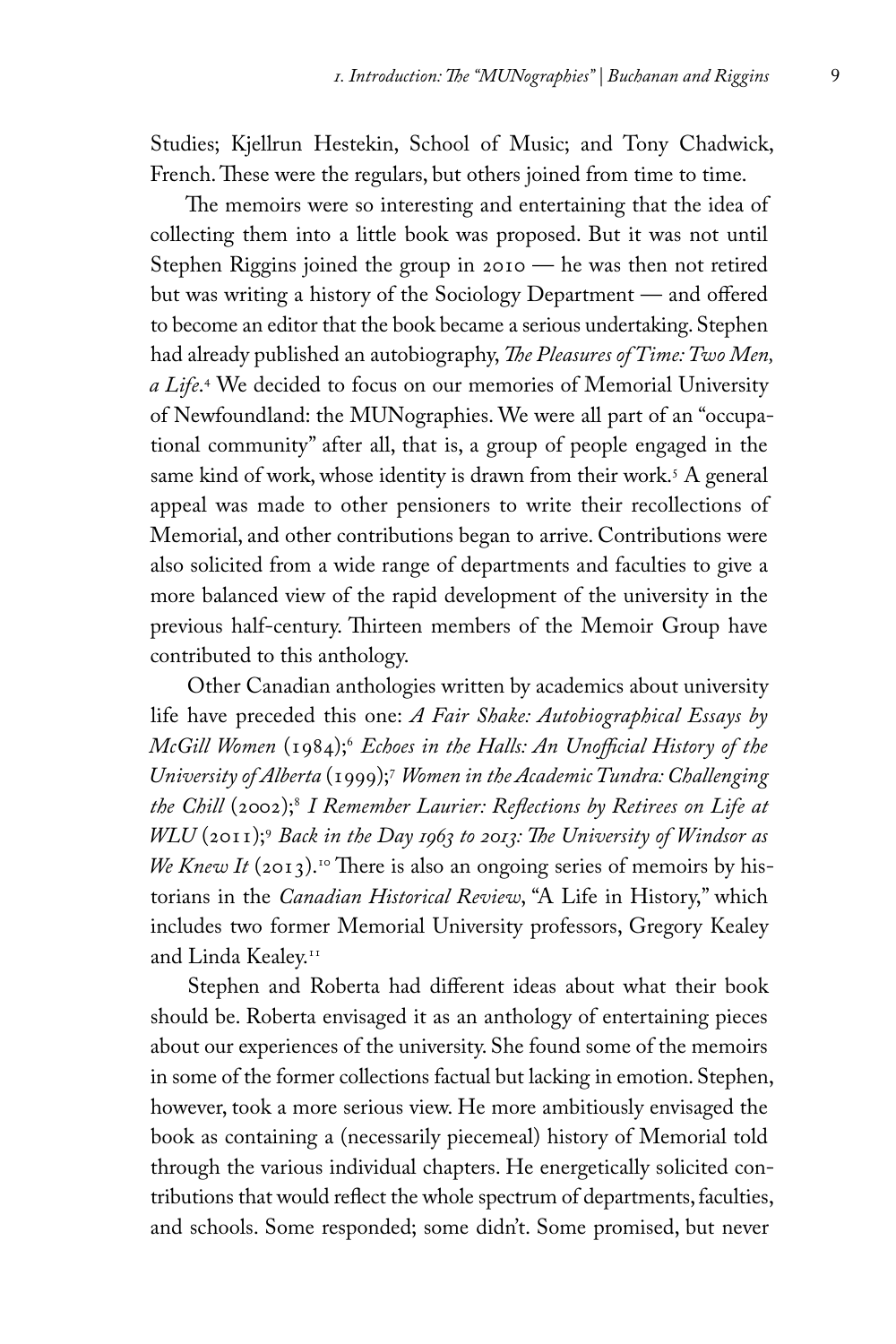delivered. Stephen saw the book as primarily a scholarly work. Some kind of historical context for these piecemeal contributions was needed, and we asked Melvin Baker, historian and archivist, to provide a brief overview of the university from 1949 to 1990, and Newfoundland historian Jeff Webb to write about the university's Extension Service. (This volume excludes Sir Wilfred Grenfell College in Corner Brook, which was established in 1975.)

Stephen wanted solid, well-researched chapters, not short amusing anecdotes. The book reflects both approaches. And Roberta must confess that she was instigated to put more research and thought into the contributions she wrote for the book, which she thinks gave them more depth than the light-hearted off-the-cuff approach she initially took. However, Roberta in her turn would ask "Where is the 'I' in this piece?" After all, it was a book of memoirs. Stephen learned from Roberta that his identification with the cause of feminism was more superficial than he had realized.

The autobiographies that attract the largest readership tend to be stories about extreme situations or stories by celebrities.<sup>12</sup> Obviously this is a collection of stories about more ordinary lives. The editors shaped these chapters in that we wanted, above all, an accessible book for general readers interested in Newfoundland; and second, a book for readers interested in the history of higher education. The situation in which this book was written naturally resulted in an "organizational saga,"<sup>13</sup> that is, a book contributing to pride and identity. However, both editors have written chapters rather critical of the university. As editors, we were concerned that our contributors concentrate on the uniqueness of Memorial and Newfoundland rather than the features common with universities in the rest of Canada. But the former also seemed to be what our contributors really wanted to write about. Characteristics of Memorial, such as the rapidly expanding job market in the 1960s, occurred across Canada. But they were more spectacular in St. John's when Newfoundland lacked a degree-granting university until 1949 despite being Britain's first North American colony.

If autobiographical writing is, by definition, "a work of personal justification, $\frac{1}{14}$  it would have been counterproductive for the editors to have been very controlling. Initially, we let contributors put their careers in perspective as they wanted. However, we did shape the chapters to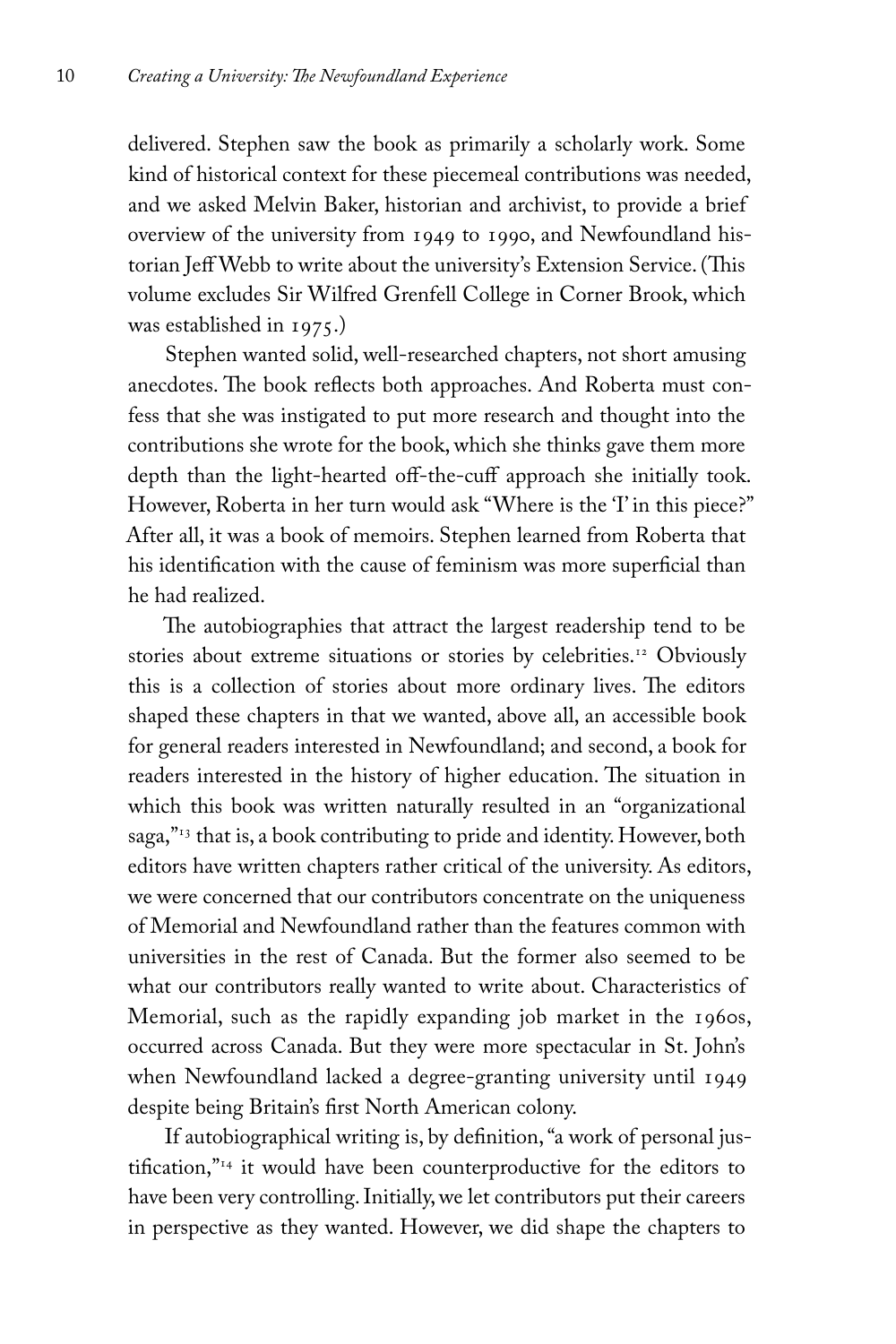some extent if we felt that the authors had made factual errors, were not saying enough about their colleagues, or were too modest about their own achievements. We encouraged contributors to emphasize events before 1990 but let them write about more recent events as long as they were not the major topic in their chapter. Why 1990? By that date Memorial had become the university that it is today, a research-oriented "multiversity."<sup>15</sup> It was no longer a small provincial institution. In its early years as a university, the faculty at Memorial was international in scope, although the majority of Memorial professors who arrived in the 1960s and 1970s were either American or British. Canadians were less tempted to travel to the eastern extremities of their country. The federal Department of Immigration and Employment, beginning in 1981, required that Canadian universities advertise for Canadian candidates first. Their suitability had to be evaluated before seeking foreign candidates.<sup>16</sup> Consequently, the second generation of professors at Memorial University was quite different from the first.

In the years covered by this volume, primarily 1950 to 1990, few Memorial faculty were Canadians, let alone native-born Newfoundlanders. Only the chapter by F.L. (Lin) Jackson explicitly raises the question of whether being American or British — or even Canadian was (and still is) a liability for social scientists studying the province's population. This issue was debated in public in the 1960s because this was the beginning of the social science literature on Newfoundland. The first generation of students writing what are now considered classic studies of outports were PhD students in anthropology and sociology from American and British universities. These young men — Tom Philbrook, John Szwed, Shmuel Ben-Dor, Melvin Firestone, Louis Chiaramonte, James Faris, and Gerald Mars — were at the beginning of their careers.17 None visited the island prior to arriving for their research. Would Newfoundlanders have come to the same conclusions as they did? Probably not. But one hopes that the reactions of the two groups would not have been completely different. Readers of this volume will occasionally find chapters in which passing remarks by authors exoticize the province. Most of the contributors to this book have now resided in Newfoundland and Labrador for many years. They no longer have these reactions. We thought it was important to record the initial reactions of the come from aways.<sup>18</sup>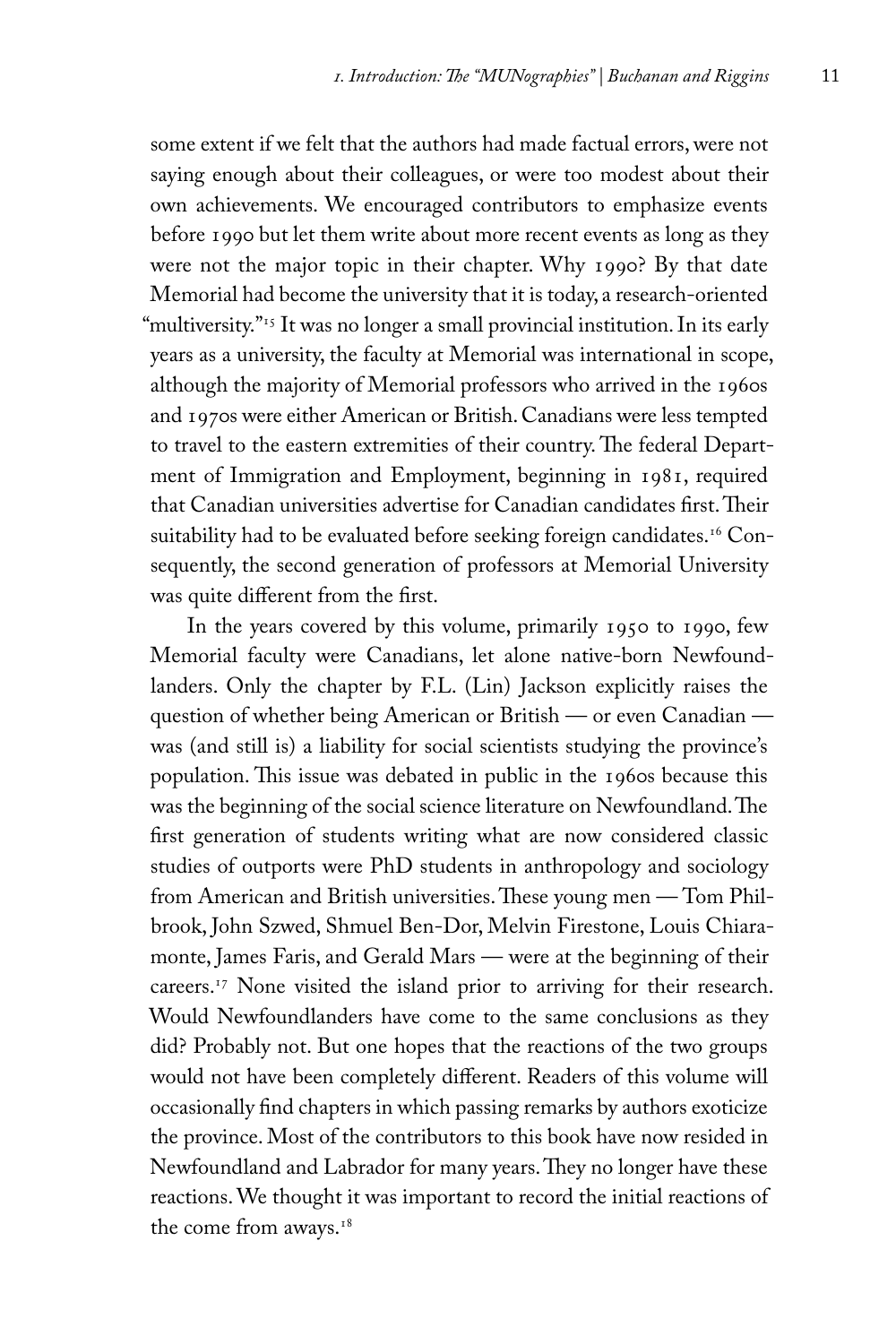Most of us had no idea of the complexity of Newfoundland history. We knew about Sir Humphrey Gilbert proclaiming Newfoundland a part of England, and of the fishing admirals, and about Newfoundland being Britain's oldest colony. But we had no idea of the fluctuations of government, of Legislative Assembly, Amalgamated Assembly, the Colonial Office granting Representative Government and Responsible Government, the change from colony to independent Dominion, the humiliating surrender of Responsible Government in return for financial rescue and the appointment of a Commission of Government. And many of us had little or no awareness of the furious debates of the National Convention and the narrow victory of Confederation with Canada in the second referendum of 1948. 19 Some Newfoundlanders looked back with nostalgia to the time when they were the nation of Newfoundland, instead of the weakest "have-not" province of Canada. Jeff Webb comments: "Those who grew up in the self-governing colony felt something had been lost, even as they welcomed the benefits of Confederation, and many newcomers to the island embraced the study of the place as well. It was as if, having relinquished the path towards being a nation state, Newfoundland-born intellectuals now wanted to preserve something of the national ethos."20

The CFAs (come from aways) who invaded the university arrived in the middle of this intellectual ferment. Some of us owed our jobs to it, hired to do specifically Newfoundland research and contribute to the new interdisciplinary Newfoundland studies. Others performed a species of cultural imperialism. Roberta remembers the English Department teaching the "canon" of "great" literature, almost exclusively the DWEMs (Dead White English Males), with a few Americans thrown in. When a departmental meeting was asked to discuss a proposal for courses in Canadian literature, a British colleague stated, "There is no Canadian literature." It was both an ignorant and an arrogant statement. (He afterwards changed his mind.) Courses in Newfoundland literature were also introduced. We found ourselves in the middle of a post-colonial cultural renaissance.

Memorial University has never been a place for the faint-hearted who want to enjoy balmy weather. Readers will discover that some of our contributors instantly liked Newfoundland. Others warmed to the province more slowly. But as come from aways, almost all of the contributors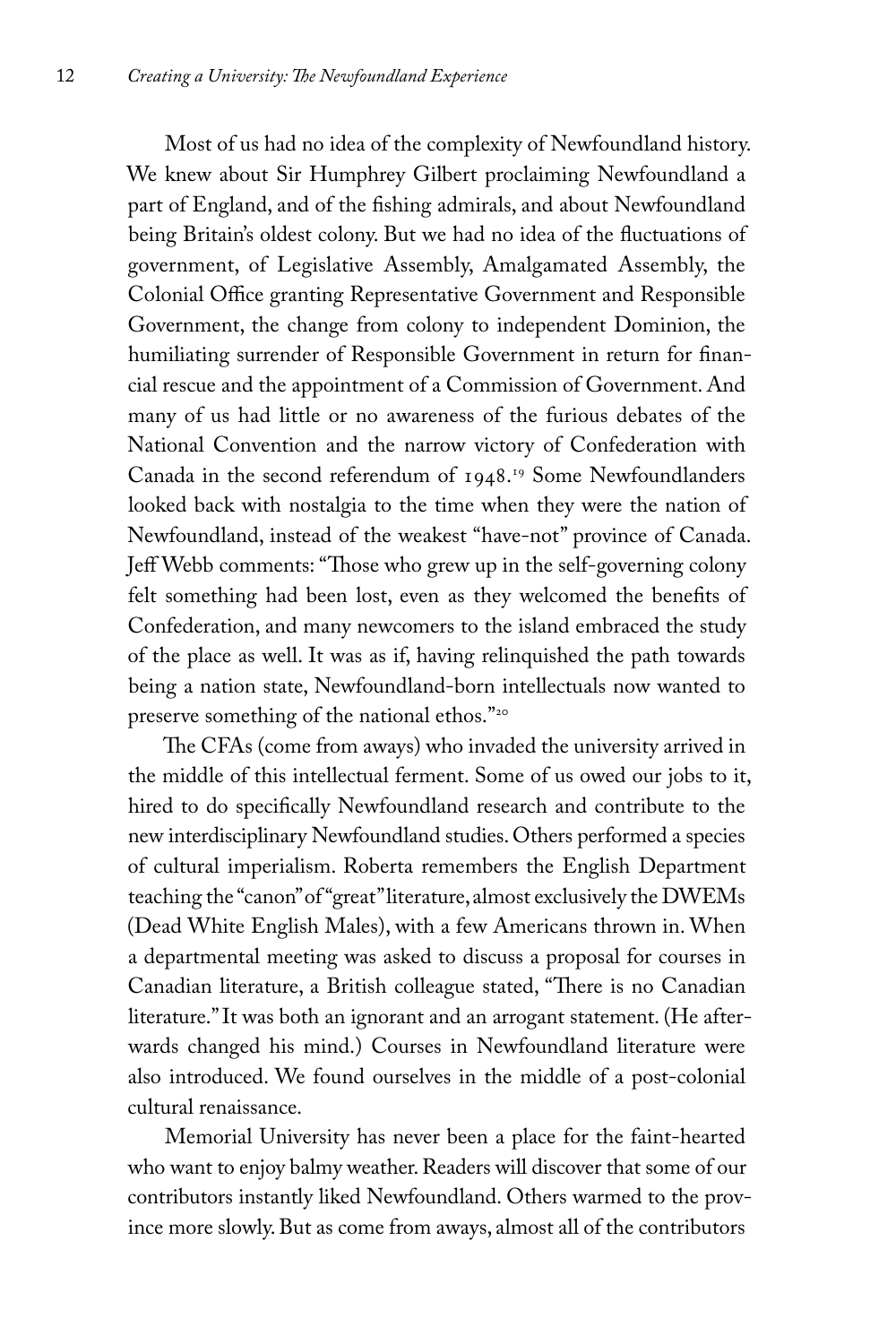to this volume stayed despite some genuine personal hardships caused by living on the very edge of North America, far from everyone they knew. Some contributors discovered the city of St. John's and the university community through non-academic activities: amateur participation in the fine arts and social activism of various sorts; or they discovered a new perspective on their academic discipline by living in a region that is unique and whose history, dialect, arts, and institutions had been poorly documented. In retrospect, how little we CFAs knew about Newfoundland — and Canada — at the time of our arrival is astonishing.

After two introductory survey chapters by Melvin Baker and Jeff Webb, the book is divided into four additional parts: "The Old Parade Street Campus"; "New Developments"; "New Adventures – Arriving"; and "Growing Pains." Malcolm MacLeod has written an excellent history of Memorial University College: *A Bridge Built Halfway: A History of Memorial University College, 1925–1950.*21 But there has been no booklength continuation of the history describing the transformation of the two-year university college to a full-fledged university. Our first section, "The Old Parade Street Campus," has memoirs from those who taught at the old campus — e.g., physicist Chung-Won  $Cho$  — or who were students there, like Sandra (Drodge) Djwa. We also have a chapter about the experience of a young faculty wife in the 1950s: Elizabeth Willmott, partner of the university's only sociologist at the time. This section contains two of our oldest contributors: Norman Brown, who was hired as a one-person Philosophy Department, and David Pitt, the first faculty member hired when Memorial became a degree-granting institution, who had been a student at Memorial University College. Both men have since passed away, Professor Brown in his ninety-second year in 2014 and Professor Pitt in his ninety-seventh year in 2018, which highlights the importance of collecting our MUNographies in an aging demographic. (Other contributors to this volume have also passed away since completing their memoirs.) John Hewson describes the old campus in some detail, as well as his role in the creation of a new Linguistics Department. They were pioneers in creating the new university, and witnessed the move from the old, outdated, and inadequate campus to the newly built one on Elizabeth Avenue.

The next section, "New Developments," deals with the ferment of expansion and the creation of new departments, schools, and divisions: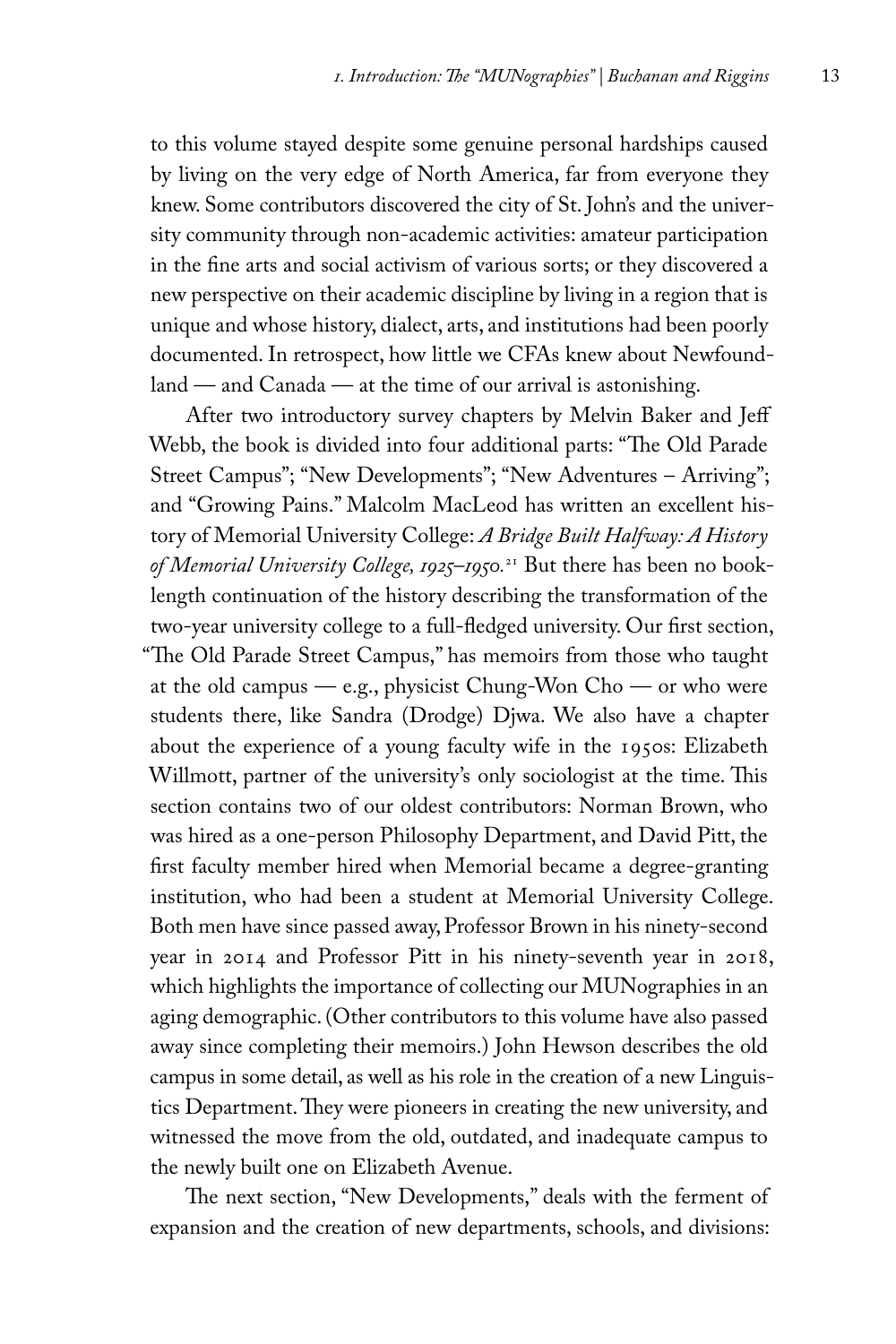Folklore, the School of Business, and the Division of Junior Studies. Three members of the Memoir Group have contributed: Howard Clase on the Botanical Garden; Dorothy Milne on the library; and Don Steele on the establishment of the Bonne Bay Marine Station.

The third section, "New Adventures: Arriving," is perhaps the heart and origin of the book in the Memoir Group: eight of its 10 contributions are from its members. We record the excitement of arriving in St. John's, the problems of dealing with a new culture, and the adventures of our first teaching experiences in the expanding university.

The final section, "Growing Pains," as its title suggests, concerns the challenges faced by a growing institution. Kjellrun Hestekin describes the difficult conditions of the new School of Music; Roberta Buchanan recounts the struggle for equality for faculty women. Steven Wolinetz gives an account of the student strike of 1972 and Lord Taylor's confrontational stance as university President.Joan Scott provides the long view: 50 years as faculty wife, mother, student, graduate, and faculty member.

Some European universities are among the few institutions (along with the Icelandic Parliament and the Catholic Church) to have survived since the Middle Ages. Whether in Europe or North America, the modern university is an odd institution. Highly bureaucratized at some level, its decentralized nature makes it a poor model of bureaucracy. The acclaimed scholar of higher education, Burton R. Clark, referred to the university as consisting of "different worlds, small worlds."<sup>22</sup> The university attracts and retains some of the most literate people in society and has extensive archives. Yet few of its residents bother to look at the archives. In some ways the university consequently functions as an oral culture with a shallow institutional memory. Everyone is so concerned about the hurly-burly of the immediate future (the next lecture, the next exam, next publication, next meeting, next grant) that they do not have time for the university's past. Almost all students are gone in four years. By the end of 25 or 30 years of teaching, professors may have spent more time with their colleagues than with their (new) spouse. Yet colleagues often know little about each other. As Robert Nisbet pointed out, universities are created to accomplish a task: scholarship and teaching. The resulting community is an afterthought.<sup>23</sup>

We don't have a survey to prove it, but we suspect that the sense of community among the MUN faculty has been reduced to the level of a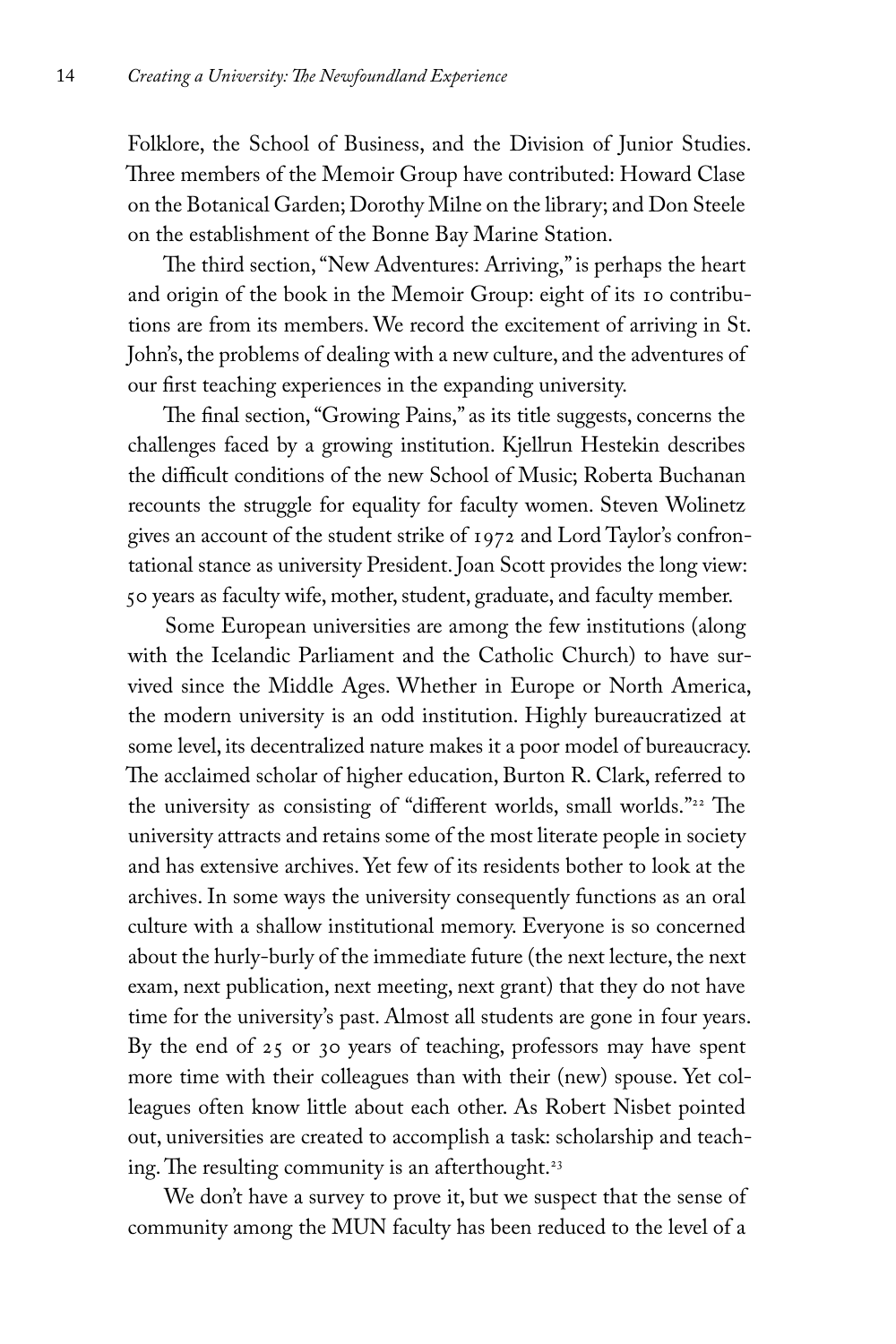department or even to a faction within a department. It is clear from some of the chapters in this volume that when Memorial was a small institution, with cramped office space, the faculty seemed to have been more interdependent. Due to administrative shortsightedness we have lost vital spaces for informal socializing such as the Faculty and Staff Club and the cafeteria in the Arts and Administration Building. Another factor contributing to a broader sense of community, according to some of our oldest contributors, is that the professional lives of Memorial University professors were relatively relaxed in the early years until a wave of hyper-professionalism swept North American universities beginning in the mid-1970s when the academic job market shrank. From the 1950s to the mid-1970s faculty members were younger and more energetic, when a completed PhD degree was not a requirement to get a tenure-stream teaching position. To imagine that this volume might substantially change a fragmented academic culture at Memorial is to impute too much power to ideas, a common mistake of intellectuals. Nonetheless, we continue to hope that this volume — a sort of Memorial University family reunion without a drunken uncle — will contribute in some modest way to a stronger sense of local traditions and solidarity. The success of a book of memoirs can be judged by the number of memoirs it provokes among readers. We hope that those who cannot find their own voices in this volume will be encouraged to write their own MUNography.

*Acknowledgements:* The publication of this book was made possible by the financial support of the Provost and Vice-President (Academic), Dr. Noreen Golfman; Memorial University of Newfoundland Pensioners' Association (MUNPA); and Memorial University Publication Subventions Program. Thanks to Steven Wolinetz for his advice.

We would particularly like to thank Dr. Golfman for her encouragement of our project and for graciously writing the Foreword. ISER Books Academic Editors Dr. Sharon Roseman and Dr. Fiona Polack made detailed and valuable suggestions on the manuscript. We would like to acknowledge the invaluable assistance of novelist Lisa Moore.

Roberta Buchanan would like to thank her friends Georgina Queller, Joan Scott, and Phyllis Artiss for help freely given. Stephen Riggins would like to thank Paul Bouissac for his assistance.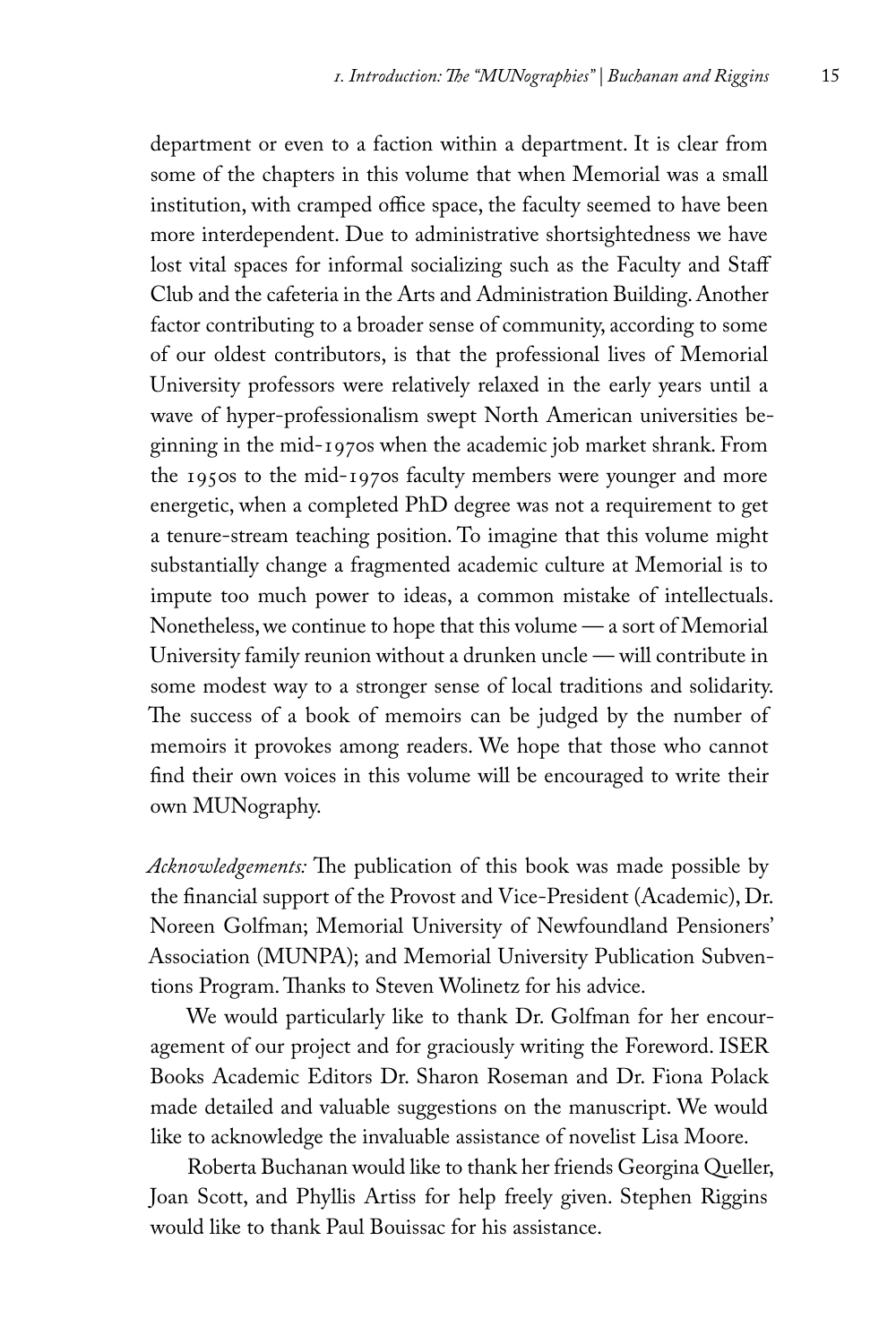#### **Notes**

- 1. Roger J. Porter, "Review of *Burdens of Proof: Faith, Doubt, and Identity in Autobiography*, by Susanna Egan," *a/b: Auto/Biography Studies* 26, no. 2 (2011): 372.
- 2. Stephen Mansfield, "Fashioning Fathers: An Interview with G. Thomas Couser," *Life Writing* 11, no. 1 (2014): 5.
- 3. Roberta Buchanan, "Journal Writing for Writers," in Catherine Hogan, Linda Russell, and Janet McNaughton, eds., *Resources for Writers* (St. John's: Writers' Alliance of Newfoundland and Labrador, 1994): 1–4.
- 4. Stephen Harold Riggins, *The Pleasures of Time: Two Men, a Life* (Toronto: Insomniac Press, 2003).
- 5. H.L. Goodall, Jr., "Casing the Academy for Community," *Communication Theory* 9, no. 4 (1999): 465–66.
- 6. Margaret Gillett and Kay Sibbald, eds., *A Fair Shake: Autobiographical Essays by McGill Women* (Montreal: Eden Press, 1984).
- 7. Mary Spencer, Kay Dier, and Gordon McIntosh, eds., *Echoes in the Halls: An Unofficial History of the University of Alberta.* Association of Professors Emeriti of the University of Alberta (Edmonton: Duval House and University of Alberta Press, 1999).
- 8. Elena Hannah, Linda Paul, and Swani Vethamany-Globus, eds., *Women in the Academic Tundra: Challenging the Chill* (Montreal and Kingston: Mc-Gill-Queen's University Press, 2002).
- 9. Harold Remus, general ed., Rose Blackmore and Boyd McDonald, eds., *I Remember Laurier: Reflections by Retirees on Life at WLU* (Waterloo, ON: Wilfrid Laurier University Press, 2011).
- 10. Kathleen McCrone, general ed., Sheila Cameron, Ralph Johnson, Kenneth Pryke, and Lois Smethwick, eds., *Back in the Day 1963 to 2013: The University of Windsor as We Knew It* (Windsor, ON: Black Moss Press, 2013).
- 11. Gregory Kealey, "Community, Politics, and History: My Life as a Historian," *Canadian Historical Review* 97, no. 3 (2016): 404–25; Linda Kealey, "Activism in Scholarship," *Canadian Historical Review* 95, no. 1 (2014): 78–96.
- 12. Jeremy D. Popkin, *History, Historians, and Autobiography* (Chicago: University of Chicago Press, 2005), 6.
- 13. Burton R. Clark, *On Higher Education: Selected Writings, 1956–2006* (Baltimore: Johns Hopkins University Press, 2008), 53.
- 14. Popkin, *History, Historians, and Autobiography*, 25.
- 15. A very large university with many component schools, colleges, or divisions and widely diverse functions (*Merriam-Webster Dictionary*, s.v. "multiversity"); proposed by Clark Kerr, "The Idea of a Multiversity," in *The Uses*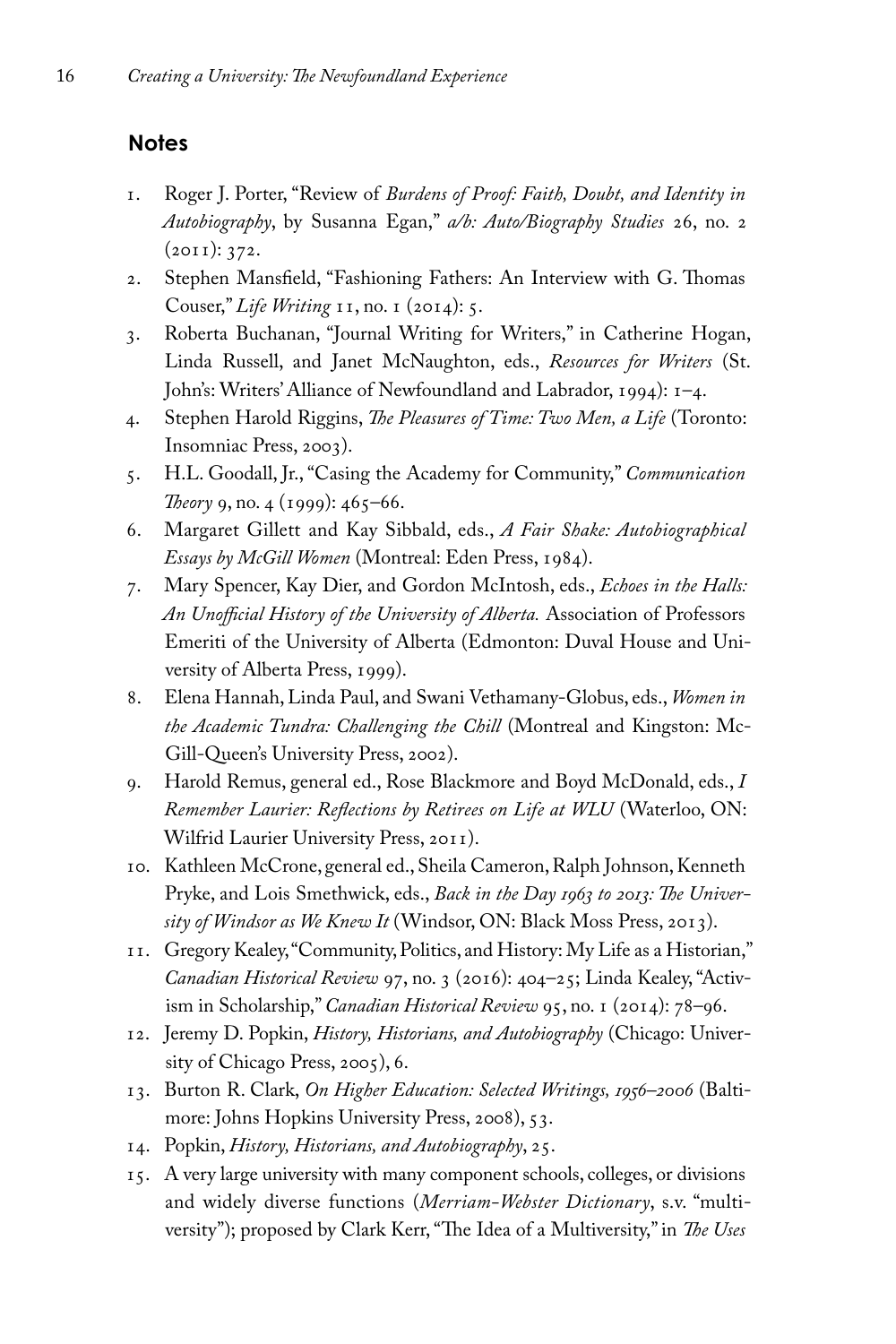*of the University* (Cambridge, MA: Harvard University Press, 1963).

- 16. Jeffrey Cormier, *The Canadianization Movement: Emergence, Survival, and Success* (Toronto: University of Toronto Press, 2004), 187.
- 17. The research of most of these scholars was published by Memorial's Institute of Social and Economic Research. See Tom Philbrook, *Fisherman, Logger, Merchant, Miner: Social Change and Industrialism in Three Newfoundland Communities* (St. John's: ISER Books, 1966); John F. Szwed, *Private Cultures and Public Imagery: Interpersonal Relations in a Newfoundland Peasant Society* (St. John's: ISER Books, 1966); Shmuel Ben-Dor, *Makkovik: Eskimos and Settlers in a Labrador Community: A Contrastive Study in Adaptation* (St. John's: ISER Books, 1966); Melvin M. Firestone, *Brothers and Rivals: Patrilocality in Savage Cove* (St. John's: ISER Books, 1967); Louis Chiaramonte, *Craftsmen–Client Contracts: Interpersonal Relations in a Newfoundland Fishing Community* (St. John's: ISER Books, 1970); James C. Faris, *Cat Harbour: A Newfoundland Fishing Settlement* (St. John's: ISER Books, 1972). See also Gerald Mars, "An Anthropological Study of Longshoremen and of Industrial Relations in the Port of St. John's, Newfoundland, Canada," PhD thesis, Anthropology (University of London, 1972). For more information about the early years of the Institute of Social and Economic Research, see Jeff A. Webb, *Observing the Outports: Describing Newfoundland Culture, 1950–1980* (Toronto: University of Toronto Press, 2016); Stephen Harold Riggins, "Sociology by Anthropologists: A Chapter in the History of an Academic Discipline in Newfoundland during the 1960s," *Acadiensis* 46, no. 2 (2017): 119–42.
- 18. The phrase "come from away" is not in the *Dictionary of Newfoundland English*; "a person who is not from the Atlantic region generally" (*The Canadian Oxford Dictionary*, s.v. "come from away"). Folklorist Neil Rosenberg dates the expression to a joke current in Newfoundland in the early 1970s, when "new faculty members were arriving from all quarters of the globe. 'You can't get a job at Memorial,' the joke-teller would begin, 'unless you got your CFA.' Listeners would ask for an explanation of the acronym, which seemed to stand for some kind of academic degree, like 'Ph.D.' In a society still used to imposed colonial leadership, 'come from away' was self-explanatory" ("A Folklorist's Exploration of the Revival Metaphor," Oxford Handbooks Online, Oxford University Press, 2013. DOI:10.1093/oxfordhb/9780199765034.013.005). Now popularized as the title of a hit musical, *Come From Away*, by Irene Sankoff and David Hein (2013), about the American planes redirected to Gander after the 11 September 2001 terrorist attacks on the United States, which closed US airspace and airports for three days.